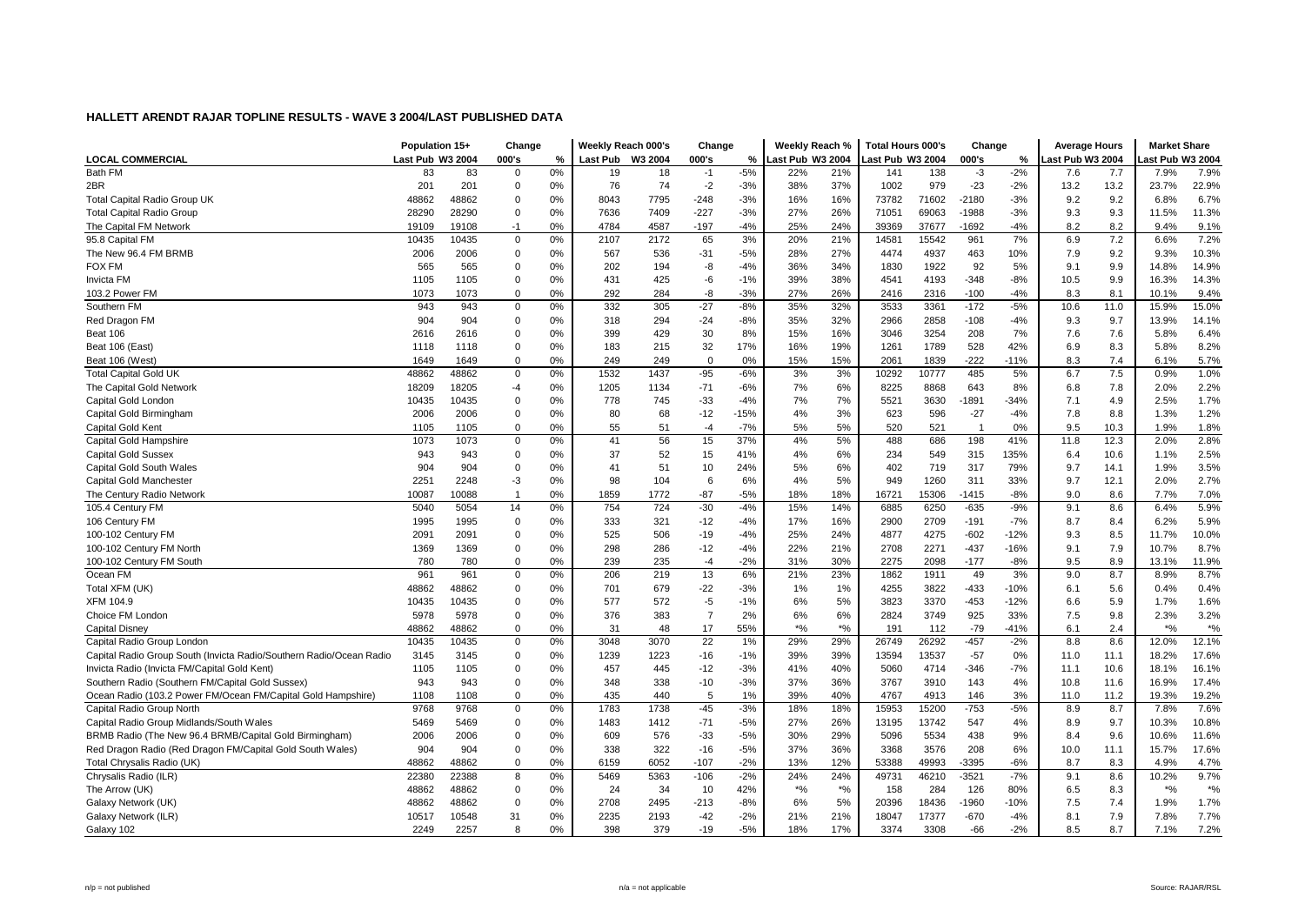|                                 | Population 15+   |       | Change      |       | Weekly Reach 000's |         | Change         |        | Weekly Reach %   |     | <b>Total Hours 000's</b> |       | Change  |        | <b>Average Hours</b> |      | <b>Market Share</b> |       |
|---------------------------------|------------------|-------|-------------|-------|--------------------|---------|----------------|--------|------------------|-----|--------------------------|-------|---------|--------|----------------------|------|---------------------|-------|
| <b>LOCAL COMMERCIAL</b>         | Last Pub W3 2004 |       | 000's       | %     | Last Pub           | W3 2004 | 000's          | %      | Last Pub W3 2004 |     | ast Pub W3 2004          |       | 000's   | %      | ast Pub W3 2004      |      | ast Pub W3 2004     |       |
| <b>Galaxy 102.2</b>             | 2002             | 2025  | 23          | 1%    | 339                | 319     | $-20$          | $-6%$  | 17%              | 16% | 2583                     | 2357  | $-226$  | $-9%$  | 7.6                  | 7.4  | 5.4%                | 5.0%  |
| Galaxy 105                      | 4175             | 4175  | $\mathbf 0$ | 0%    | 1007               | 952     | $-55$          | $-5%$  | 24%              | 23% | 7633                     | 7246  | $-387$  | $-5%$  | 7.6                  | 7.6  | 8.5%                | 8.2%  |
| Galaxy 105-106                  | 2091             | 2091  | $\mathbf 0$ | 0%    | 487                | 544     | 57             | 12%    | 23%              | 26% | 3937                     | 4466  | 529     | 13%    | 8.1                  | 8.2  | 9.4%                | 10.5% |
| Total Heart (UK)                | 48862            | 48862 | 0           | 0%    | 3259               | 2910    | $-349$         | $-11%$ | 7%               | 6%  | 24999                    | 21037 | -3962   | $-16%$ | 7.7                  | 7.2  | 2.3%                | 2.0%  |
| Heart FM (ILR)                  | 13865            | 13865 | $\Omega$    | 0%    | 2785               | 2742    | $-43$          | $-2%$  | 20%              | 20% | 22733                    | 21358 | $-1375$ | $-6%$  | 8.2                  | 7.8  | 7.5%                | 7.2%  |
| 100.7 Heart FM                  | 3430             | 3430  | $\mathbf 0$ | 0%    | 938                | 885     | $-53$          | $-6%$  | 27%              | 26% | 8686                     | 8008  | $-678$  | $-8%$  | 9.3                  | 9.0  | 11.0%               | 10.2% |
| <b>Heart 106.2 FM</b>           | 10435            | 10435 | $\mathbf 0$ | 0%    | 1929               | 1810    | $-119$         | $-6%$  | 18%              | 17% | 14556                    | 11777 | $-2779$ | $-19%$ | 7.5                  | 6.5  | 6.5%                | 5.4%  |
| Chrysalis Radio Midlands        | 3430             | 3430  | $\mathbf 0$ | 0%    | 1106               | 1032    | $-74$          | $-7%$  | 32%              | 30% | 11269                    | 10366 | $-903$  | $-8%$  | 10.2                 | 10.0 | 14.2%               | 13.2% |
| Total LBC (UK)                  | 48862            | 48862 | $\Omega$    | 0%    | 807                | 701     | $-106$         | $-13%$ | 2%               | 1%  | 8322                     | 6334  | $-1988$ | $-24%$ | 10.3                 | 9.0  | 0.8%                | 0.6%  |
| <b>Total LBC</b>                | 10435            | 10435 | $\mathbf 0$ | 0%    | 780                | 670     | $-110$         | $-14%$ | 7%               | 6%  | 8125                     | 6143  | $-1982$ | $-24%$ | 10.4                 | 9.2  | 3.7%                | 2.8%  |
| LBC 97.3                        | 10435            | 10435 | 0           | 0%    | 596                | 506     | $-90$          | $-15%$ | 6%               | 5%  | 6615                     | 4777  | $-1838$ | $-28%$ | 11.1                 | 9.4  | 3.0%                | 2.2%  |
| LBC News 1152                   | 10435            | 10435 | $\mathbf 0$ | 0%    | 326                | 284     | $-42$          | $-13%$ | 3%               | 3%  | 1510                     | 1366  | $-144$  | $-10%$ | 4.6                  | 4.8  | 0.7%                | 0.6%  |
| Chrysalis Radio London          | 10435            | 10435 | $\mathbf 0$ | 0%    | 2568               | 2354    | $-214$         | $-8%$  | 25%              | 23% | 22680                    | 17920 | -4760   | $-21%$ | 8.8                  | 7.6  | 10.2%               | 8.2%  |
| <b>Total CN Group</b>           | 1637             | 1637  | $\mathbf 0$ | 0%    | 440                | 432     | -8             | $-2%$  | 27%              | 26% | 4255                     | 3828  | $-427$  | $-10%$ | 9.7                  | 8.9  | 11.6%               | 10.7% |
| The Bay                         | 318              | 318   | $\Omega$    | 0%    | 116                | 100     | $-16$          | $-14%$ | 36%              | 31% | 1291                     | 1026  | $-265$  | $-21%$ | 11.2                 | 10.3 | 17.8%               | 14.6% |
| Citybeat 96.7FM                 | 478              | 478   | $\mathbf 0$ | 0%    | 130                | 141     | 11             | 8%     | 27%              | 30% | 1128                     | 1280  | 152     | 13%    | 8.7                  | 9.1  | 11.0%               | 12.5% |
| CN Midlands                     | 841              | 841   | $\mathbf 0$ | 0%    | 208                | 197     | $-11$          | $-5%$  | 25%              | 23% | 1921                     | 1817  | $-104$  | $-5%$  | 9.2                  | 9.2  | 10.0%               | 9.5%  |
| The Bear 102                    | 224              | 224   | $\mathbf 0$ | 0%    | 59                 | 57      | -2             | $-3%$  | 27%              | 26% | 704                      | 650   | $-54$   | $-8%$  | 11.8                 | 11.4 | 13.3%               | 12.1% |
| <b>CENTRE FM</b>                | 231              | 231   | $\mathbf 0$ | 0%    | 56                 | 49      | $-7$           | $-13%$ | 24%              | 21% | 561                      | 495   | $-66$   | $-12%$ | 9.9                  | 10.0 | 10.4%               | 9.4%  |
| <b>Kix 96</b>                   | 283              | 283   | $\Omega$    | 0%    | 69                 | 65      | $-4$           | $-6%$  | 24%              | 23% | 393                      | 388   | $-5$    | $-1%$  | 5.7                  | 6.0  | 6.2%                | 6.3%  |
| Oak 107                         | 104              | 104   | $\Omega$    | 0%    | 23                 | 25      | $\overline{2}$ | 9%     | 22%              | 24% | 263                      | 283   | 20      | 8%     | 11.5                 | 11.2 | 11.8%               | 12.5% |
| Connect FM (was KCBC 107.4)     | 200              | 200   | $\mathbf 0$ | 0%    | 34                 | 39      | 5              | 15%    | 17%              | 19% | 426                      | 456   | 30      | 7%     | 12.6                 | 11.8 | 8.8%                | 8.8%  |
| CTR 105.6                       | 149              | 152   | 3           | 2%    | 11                 | 14      | 3              | 27%    | 8%               | 9%  | 106                      | 107   | -1      | 1%     | 9.4                  | 7.9  | 3.2%                | 3.0%  |
| Dee 106.3                       | 177              | 177   | $\mathbf 0$ | 0%    | 23                 | 28      | 5              | 22%    | 13%              | 16% | 201                      | 216   | 15      | 7%     | 8.6                  | 7.6  | 5.3%                | 5.7%  |
| 107.9 Dune FM                   | 214              | 214   | $\mathbf 0$ | 0%    | 31                 | 32      | $\overline{1}$ | 3%     | 14%              | 15% | 272                      | 236   | $-36$   | $-13%$ | 8.9                  | 7.4  | 5.8%                | 5.2%  |
| 107 The Edge                    | 316              | 301   | $-15$       | $-5%$ | 29                 | 27      | $-2$           | $-7%$  | 9%               | 9%  | 260                      | 236   | $-24$   | $-9%$  | 9.1                  | 8.7  | 3.6%                | 3.5%  |
| EMAP Total (inc. National)      | 48862            | 48862 | $\mathbf 0$ | 0%    | 8205               | 8298    | 93             | 1%     | 17%              | 17% | 70050                    | 69806 | $-244$  | 0%     | 8.5                  | 8.4  | 6.4%                | 6.5%  |
| <b>EMAP ILR Total</b>           | 20544            | 20544 | $\mathbf 0$ | 0%    | 6082               | 6012    | $-70$          | $-1%$  | 30%              | 29% | 55757                    | 53334 | $-2423$ | $-4%$  | 9.2                  | 8.9  | 12.6%               | 12.3% |
| Big City Network (excl. London) | 10007            | 10007 | 0           | 0%    | 3029               | 2937    | $-92$          | $-3%$  | 30%              | 29% | 27184                    | 25068 | $-2116$ | $-8%$  | 9.0                  | 8.5  | 12.5%               | 12.0% |
| Total Magic                     | 48862            | 48862 | $\Omega$    | 0%    | 2679               | 2815    | 136            | 5%     | 5%               | 6%  | 19203                    | 20411 | 1208    | 6%     | 7.2                  | 7.3  | 1.8%                | 1.9%  |
| Magic Network (ILR)             | 20538            | 20538 | $\mathbf 0$ | 0%    | 2260               | 2276    | 16             | 1%     | 11%              | 11% | 18501                    | 17912 | $-589$  | $-3%$  | 8.2                  | 7.9  | 4.2%                | 4.1%  |
| Magic Network - North           | 10103            | 10103 | $\mathbf 0$ | 0%    | 767                | 723     | $-44$          | $-6%$  | 8%               | 7%  | 8141                     | 7561  | $-580$  | $-7%$  | 10.6                 | 10.5 | 3.7%                | 3.6%  |
| EMAP Radio - North East         | 2101             | 2101  | $\mathbf 0$ | 0%    | 793                | 839     | 46             | 6%     | 38%              | 40% | 7234                     | 7144  | $-90$   | $-1%$  | 9.1                  | 8.5  | 17.3%               | 16.7% |
| Big City Network - North East   | 2101             | 2101  | 0           | 0%    | 676                | 744     | 68             | 10%    | 32%              | 35% | 5023                     | 5371  | 348     | 7%     | 7.4                  | 7.2  | 12.0%               | 12.6% |
| Metro Radio                     | 1373             | 1373  | $\mathbf 0$ | 0%    | 477                | 535     | 58             | 12%    | 35%              | 39% | 3375                     | 3930  | 555     | 16%    | 7.1                  | 7.3  | 13.2%               | 15.0% |
| <b>TFM</b>                      | 786              | 786   | $\mathbf 0$ | 0%    | 198                | 210     | 12             | 6%     | 25%              | 27% | 1647                     | 1440  | $-207$  | $-13%$ | 8.3                  | 6.9  | 9.5%                | 8.2%  |
| Magic Network - North East      | 2101             | 2101  | $\mathbf 0$ | 0%    | 202                | 174     | $-28$          | $-14%$ | 10%              | 8%  | 2211                     | 1773  | $-438$  | $-20%$ | 10.9                 | 10.2 | 5.3%                | 4.1%  |
| Magic 1152 (Newcastle)          | 1373             | 1373  | $\mathbf 0$ | 0%    | 113                | 98      | $-15$          | $-13%$ | 8%               | 7%  | 1296                     | 941   | $-355$  | $-27%$ | 11.5                 | 9.6  | 5.1%                | 3.6%  |
| Magic 1170 (Teesside)           | 786              | 786   | $\mathbf 0$ | 0%    | 89                 | 76      | $-13$          | $-15%$ | 11%              | 10% | 915                      | 833   | $-82$   | $-9%$  | 10.2                 | 10.9 | 5.3%                | 4.7%  |
| Metro Radio/Magic 1152          | 1373             | 1373  | $\mathbf 0$ | 0%    | 536                | 580     | 44             | 8%     | 39%              | 42% | 4671                     | 4871  | 200     | 4%     | 8.7                  | 8.4  | 18.3%               | 18.6% |
| TFM/Magic 1170                  | 786              | 786   | 0           | 0%    | 258                | 260     | $\overline{2}$ | 1%     | 33%              | 33% | 2562                     | 2273  | $-289$  | $-11%$ | 9.9                  | 8.7  | 14.8%               | 12.9% |
| EMAP Radio - North West         | 4857             | 4857  | $\mathbf 0$ | 0%    | 1600               | 1516    | -84            | $-5%$  | 33%              | 31% | 17383                    | 16086 | $-1297$ | $-7%$  | 10.9                 | 10.6 | 16.5%               | 15.7% |
| Big City Network - North West   | 4755             | 4755  | $\Omega$    | 0%    | 1440               | 1378    | $-62$          | $-4%$  | 30%              | 29% | 14407                    | 13432 | $-975$  | $-7%$  | 10.0                 | 9.7  | 13.9%               | 13.4% |
| Radio City 96.7                 | 1776             | 1769  | $-7$        | 0%    | 521                | 504     | $-17$          | $-3%$  | 29%              | 29% | 5552                     | 5203  | $-349$  | $-6%$  | 10.6                 | 10.3 | 14.1%               | 13.5% |
| Key 103 (Manchester)            | 2686             | 2686  | $\mathbf 0$ | 0%    | 636                | 550     | $-86$          | $-14%$ | 24%              | 20% | 5137                     | 4848  | $-289$  | $-6%$  | 8.1                  | 8.8  | 9.2%                | 8.7%  |
| 97.4 Rock FM                    | 1270             | 1273  | 3           | 0%    | 352                | 329     | $-23$          | $-7%$  | 28%              | 26% | 3752                     | 3180  | $-572$  | $-15%$ | 10.7                 | 9.7  | 14.3%               | 12.8% |
| Magic Network - North West      | 4851             | 4851  | $\mathbf 0$ | 0%    | 287                | 254     | $-33$          | $-11%$ | 6%               | 5%  | 2975                     | 2654  | $-321$  | $-11%$ | 10.4                 | 10.5 | 2.8%                | 2.6%  |
| Magic 1548 (Liverpool)          | 1776             | 1769  | $-7$        | 0%    | 119                | 98      | $-21$          | $-18%$ | 7%               | 6%  | 1291                     | 1228  | $-63$   | $-5%$  | 10.9                 | 12.5 | 3.3%                | 3.2%  |
| Magic 1152 (Manchester)         | 2686             | 2686  | $\mathbf 0$ | 0%    | 93                 | 131     | 38             | 41%    | 3%               | 5%  | 1076                     | 1212  | 136     | 13%    | 11.5                 | 9.3  | 1.9%                | 2.2%  |
| Magic 999 (Preston)             | 1082             | 1082  | $\Omega$    | 0%    | 62                 | 43      | $-19$          | $-31%$ | 6%               | 4%  | 537                      | 284   | $-253$  | $-47%$ | 8.6                  | 6.6  | 2.4%                | 1.3%  |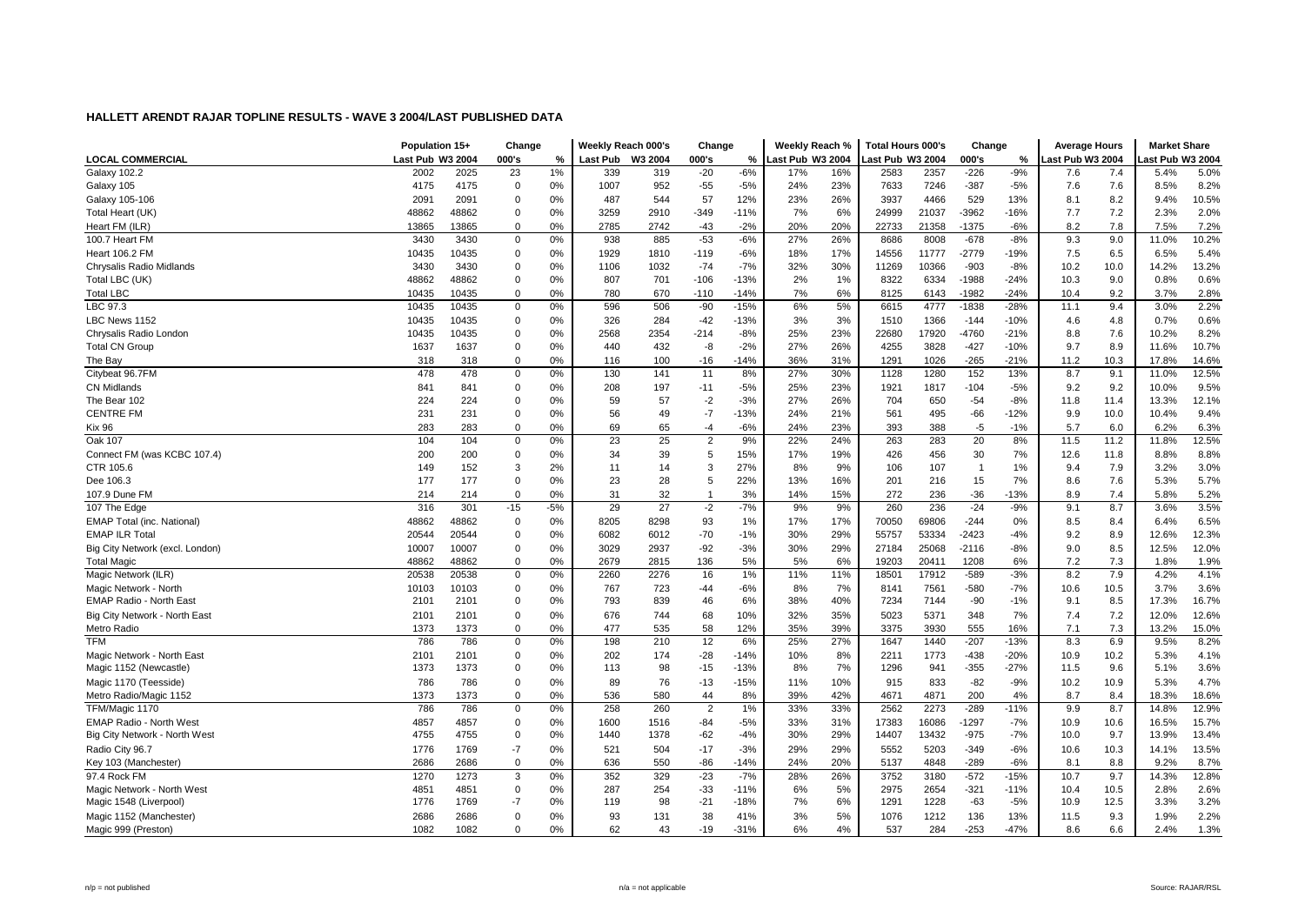|                                                 | Population 15+   |       | Change         |       | Weekly Reach 000's |         | Change         |        | Weekly Reach %   |     | <b>Total Hours 000's</b> |       | Change         |        | <b>Average Hours</b> |      | <b>Market Share</b> |       |
|-------------------------------------------------|------------------|-------|----------------|-------|--------------------|---------|----------------|--------|------------------|-----|--------------------------|-------|----------------|--------|----------------------|------|---------------------|-------|
| <b>LOCAL COMMERCIAL</b>                         | Last Pub W3 2004 |       | 000's          | %     | <b>Last Pub</b>    | W3 2004 | 000's          | %      | Last Pub W3 2004 |     | Last Pub W3 2004         |       | 000's          | $\%$   | Last Pub W3 2004     |      | ast Pub W3 2004.    |       |
| Key 103/Magic 1152 (Manchester)                 | 2686             | 2686  | 0              | 0%    | 693                | 636     | $-57$          | $-8%$  | 26%              | 24% | 6212                     | 6060  | $-152$         | $-2%$  | 9.0                  | 9.5  | 11.1%               | 10.8% |
| Radio City 96.7/Magic 1548                      | 1776             | 1769  | $-7$           | 0%    | 582                | 546     | $-36$          | $-6%$  | 33%              | 31% | 6843                     | 6430  | $-413$         | $-6%$  | 11.8                 | 11.8 | 17.4%               | 16.7% |
| 97.4 Rock FM/Magic 999                          | 1371             | 1375  | 4              | 0%    | 393                | 354     | $-39$          | $-10%$ | 29%              | 26% | 4289                     | 3464  | $-825$         | $-19%$ | 10.9                 | 9.8  | 15.1%               | 12.7% |
| <b>EMAP Radio - Yorkshire</b>                   | 3151             | 3151  | $\mathbf 0$    | 0%    | 1060               | 981     | $-79$          | $-7%$  | 34%              | 31% | 10708                    | 9400  | $-1308$        | $-12%$ | 10.1                 | 9.6  | 14.9%               | 14.1% |
| Big City Network - Yorkshire                    | 3151             | 3151  | 0              | 0%    | 914                | 815     | $-99$          | $-11%$ | 29%              | 26% | 7754                     | 6266  | $-1488$        | $-19%$ | 8.5                  | 7.7  | 10.8%               | 9.4%  |
| 96.3 Radio Aire                                 | 937              | 937   | 0              | 0%    | 209                | 193     | $-16$          | $-8%$  | 22%              | 21% | 1317                     | 1036  | $-281$         | -21%   | 6.3                  | 5.4  | 7.1%                | 5.8%  |
| Hallam FM                                       | 1265             | 1265  | 0              | 0%    | 451                | 399     | $-52$          | $-12%$ | 36%              | 32% | 3771                     | 3178  | $-593$         | $-16%$ | 8.4                  | 8.0  | 13.4%               | 11.8% |
| 96.9 Viking FM                                  | 1114             | 1114  | 0              | 0%    | 261                | 228     | $-33$          | $-13%$ | 23%              | 20% | 2666                     | 2051  | $-615$         | $-23%$ | 10.2                 | 9.0  | 9.2%                | 8.1%  |
| Magic Network - Yorkshire                       | 3151             | 3151  | $\mathbf 0$    | 0%    | 278                | 294     | 16             | 6%     | 9%               | 9%  | 2954                     | 3134  | 180            | 6%     | 10.6                 | 10.6 | 4.1%                | 4.7%  |
| Magic 828 (Leeds)                               | 937              | 937   | $\mathbf 0$    | 0%    | 112                | 144     | 32             | 29%    | 12%              | 15% | 1054                     | 1581  | 527            | 50%    | 9.4                  | 11.0 | 5.7%                | 8.9%  |
| Magic AM (Sheffield)                            | 1265             | 1265  | 0              | 0%    | 82                 | 76      | -6             | $-7%$  | 6%               | 6%  | 935                      | 637   | $-298$         | $-32%$ | 11.4                 | 8.4  | 3.3%                | 2.4%  |
| Magic 1161 (Hull)                               | 1114             | 1114  | 0              | 0%    | 89                 | 82      | $-7$           | $-8%$  | 8%               | 7%  | 996                      | 984   | $-12$          | $-1%$  | 11.2                 | 12.0 | 3.5%                | 3.9%  |
| 96.3 Radio Aire/Magic 828                       | 937              | 937   | 0              | 0%    | 276                | 278     | $\overline{2}$ | 1%     | 29%              | 30% | 2371                     | 2618  | 247            | 10%    | 8.6                  | 9.4  | 12.8%               | 14.8% |
| Hallam FM/Magic AM                              | 1265             | 1265  | $\mathbf 0$    | 0%    | 483                | 434     | $-49$          | $-10%$ | 38%              | 34% | 4707                     | 3815  | $-892$         | $-19%$ | 9.8                  | 8.8  | 16.8%               | 14.2% |
| 96.9 Viking FM/Magic 1161                       | 1114             | 1114  | $\mathbf 0$    | 0%    | 313                | 281     | $-32$          | $-10%$ | 28%              | 25% | 3662                     | 3035  | $-627$         | $-17%$ | 11.7                 | 10.8 | 12.7%               | 11.9% |
| <b>Total Kerrang!</b>                           | n/p              | 48862 | n/a            | n/a   | n/p                | 1017    | n/a            | n/a    | n/p              | 2%  | n/p                      | 4846  | n/a            | n/a    | n/p                  | 4.8  | n/p                 | 0.5%  |
| Kerrang! 105.2                                  | n/p              | 3430  | n/a            | n/a   | n/p                | 256     | n/a            | n/a    | n/p              | 7%  | n/p                      | 2080  | n/a            | n/a    | n/p                  | 8.1  | n/p                 | 2.7%  |
| EMAP Radio London (Magic 105.4/Kiss 100)        | 10435            | 10435 | 0              | 0%    | 2674               | 2688    | 14             | 1%     | 26%              | 26% | 20710                    | 20286 | $-424$         | $-2%$  | 7.7                  | 7.5  | 9.3%                | 9.3%  |
| Kiss 100 FM                                     | 10435            | 10435 | 0              | 0%    | 1554               | 1527    | $-27$          | $-2%$  | 15%              | 15% | 10559                    | 9814  | $-745$         | $-7%$  | 6.8                  | 6.4  | 4.7%                | 4.5%  |
| Magic 105.4                                     | 10435            | 10435 | $\mathbf 0$    | 0%    | 1535               | 1581    | 46             | 3%     | 15%              | 15% | 10152                    | 10471 | 319            | 3%     | 6.6                  | 6.6  | 4.6%                | 4.8%  |
| <b>Total Kiss</b>                               | 48862            | 48862 | $\mathbf 0$    | 0%    | 2532               | 2555    | 23             | 1%     | 5%               | 5%  | 13889                    | 13691 | $-198$         | $-1%$  | 5.5                  | 5.4  | 1.3%                | 1.3%  |
| <b>Total GMG Radio</b>                          | 48862            | 48862 | 0              | 0%    | 2911               | 2988    | 77             | 3%     | 6%               | 6%  | 24885                    | 22613 | $-2272$        | $-9%$  | 8.5                  | 7.6  | 2.3%                | 2.1%  |
| <b>Total Real Network</b>                       | 7080             | 7080  | 0              | 0%    | 1459               | 1396    | $-63$          | $-4%$  | 21%              | 20% | 15991                    | 14649 | -1342          | $-8%$  | 11.0                 | 10.5 | 10.7%               | 10.1% |
| Real Radio (Scotland)                           | 2616             | 2616  | 0              | 0%    | 688                | 654     | $-34$          | $-5%$  | 26%              | 25% | 7931                     | 7264  | $-667$         | $-8%$  | 11.5                 | 11.1 | 15.1%               | 14.2% |
| Real Radio (Wales)                              | 1620             | 1620  | $\mathbf 0$    | 0%    | 378                | 355     | $-23$          | $-6%$  | 23%              | 22% | 4530                     | 3855  | $-675$         | $-15%$ | 12.0                 | 10.9 | 12.0%               | 10.7% |
| Real Radio (Yorkshire)                          | 2843             | 2843  | $\mathbf 0$    | 0%    | 392                | 387     | $-5$           | $-1%$  | 14%              | 14% | 3530                     | 3531  | $\overline{1}$ | 0%     | 9.0                  | 9.1  | 5.9%                | 6.2%  |
| Total Jazz/Smooth Network (UK)                  | 48862            | 48862 | 0              | 0%    | 1489               | 1578    | 89             | 6%     | 3%               | 3%  | 9453                     | 8499  | $-954$         | $-10%$ | 6.3                  | 5.4  | 0.9%                | 0.8%  |
| Jazz FM (London)/Smooth FM (North West)         | 15753            | 15753 | 0              | 0%    | 1141               | 1251    | 110            | 10%    | 7%               | 8%  | 7804                     | 7371  | $-433$         | $-6%$  | 6.8                  | 5.9  | 2.3%                | 2.2%  |
| Jazz FM (London)                                | 10435            | 10435 | 0              | 0%    | 714                | 845     | 131            | 18%    | 7%               | 8%  | 4112                     | 4700  | 588            | 14%    | 5.8                  | 5.6  | 1.8%                | 2.2%  |
| Smooth FM (North West)                          | 5318             | 5318  | 0              | 0%    | 333                | 329     | $-4$           | $-1%$  | 6%               | 6%  | 2586                     | 2274  | $-312$         | $-12%$ | 7.8                  | 6.9  | 2.3%                | 2.0%  |
| <b>GWR Local Group Total</b>                    | 14851            | 14851 | $\mathbf 0$    | 0%    | 4866               | 4803    | $-63$          | $-1%$  | 33%              | 32% | 51518                    | 51164 | $-354$         | $-1%$  | 10.6                 | 10.7 | 15.1%               | 15.2% |
| The Mix - GWR's Local FM Services Total         | 14605            | 14605 | $\mathbf 0$    | 0%    | 4481               | 4402    | $-79$          | $-2%$  | 31%              | 30% | 44834                    | 44382 | $-452$         | $-1%$  | 10.0                 | 10.1 | 13.4%               | 13.4% |
| Classic Gold Network (Total UK)                 | 48862            | 48862 | $\mathbf 0$    | 0%    | 920                | 892     | $-28$          | $-3%$  | 2%               | 2%  | 8269                     | 8464  | 195            | 2%     | 9.0                  | 9.5  | 0.8%                | 0.8%  |
| <b>Classic Gold Network</b>                     | 12535            | 12529 | -6             | 0%    | 667                | 662     | $-5$           | $-1%$  | 5%               | 5%  | 6684                     | 6782  | 98             | $1\%$  | 10.0                 | 10.2 | 2.3%                | 2.4%  |
| <b>GWR Anglia Region</b>                        | 3293             | 3278  | $-15$          | 0%    | 1063               | 1064    | $\overline{1}$ | 0%     | 32%              | 32% | 11209                    | 10608 | $-601$         | $-5%$  | 10.5                 | 10.0 | 14.6%               | 13.9% |
| Q103                                            | 362              | 355   | $-7$           | $-2%$ | 115                | 94      | $-21$          | $-18%$ | 32%              | 27% | 760                      | 680   | $-80$          | $-11%$ | 6.6                  | 7.2  | 10.5%               | 8.5%  |
| 102.7 Hereward FM                               | 367              | 367   | $\mathbf 0$    | 0%    | 115                | 111     | $-4$           | $-3%$  | 31%              | 30% | 1058                     | 1105  | 47             | 4%     | 9.2                  | 10.0 | 13.0%               | 13.6% |
| Classic Gold 1332                               | 536              | 536   | $\mathbf 0$    | 0%    | 43                 | 41      | $-2$           | $-5%$  | 8%               | 8%  | 466                      | 362   | $-104$         | $-22%$ | 10.9                 | 8.8  | 4.0%                | 3.0%  |
| FM 103 Horizon                                  | 219              | 219   | $\mathbf 0$    | 0%    | 76                 | 76      | $\overline{0}$ | 0%     | 35%              | 35% | 819                      | 882   | 63             | 8%     | 10.8                 | 11.7 | 16.2%               | 16.8% |
| 96.9 Chiltern FM/Classic Gold (Bedford)         | 583              | 583   | $\mathbf 0$    | 0%    | 109                | 125     | 16             | 15%    | 19%              | 21% | 1081                     | 977   | $-104$         | $-10%$ | 9.9                  | 7.8  | 8.6%                | 7.6%  |
| 96.9 Chiltern FM (Bedford)                      | 325              | 332   | $\overline{7}$ | 2%    | 94                 | 107     | 13             | 14%    | 29%              | 32% | 905                      | 803   | $-102$         | $-11%$ | 9.7                  | 7.5  | 12.6%               | 11.2% |
| Classic Gold 792 (Bedford)                      | 583              | 583   | $\mathbf 0$    | 0%    | 26                 | 25      | $-1$           | $-4%$  | 4%               | 4%  | 176                      | 174   | $-2$           | $-1%$  | 6.7                  | 7.1  | 1.4%                | 1.4%  |
| 97.6 Chiltern FM/Classic Gold (Dunstable/Luton) | 997              | 982   | $-15$          | $-2%$ | 202                | 231     | 29             | 14%    | 20%              | 23% | 2299                     | 2338  | 39             | 2%     | 11.4                 | 10.1 | 10.3%               | 10.4% |
| 97.6 Chiltern FM (Dunstable/Luton)              | 690              | 675   | $-15$          | $-2%$ | 176                | 196     | 20             | 11%    | 26%              | 29% | 1922                     | 1997  | 75             | 4%     | 10.9                 | 10.2 | 13.0%               | 13.3% |
| Classic Gold 828 (Dunstable/Luton)              | 997              | 982   | $-15$          | $-2%$ | 43                 | 49      | 6              | 14%    | 4%               | 5%  | 378                      | 342   | $-36$          | $-10%$ | 8.7                  | 7.0  | 1.7%                | 1.5%  |
| Total East Anglian Radio                        | 1198             | 1198  | 0              | 0%    | 443                | 450     | $\overline{7}$ | 2%     | 37%              | 38% | 4822                     | 4590  | $-232$         | $-5%$  | 10.9                 | 10.2 | 15.8%               | 15.6% |
| East Anglian Radio FM - Total                   | 1198             | 1198  | 0              | 0%    | 415                | 421     | 6              | 1%     | 35%              | 35% | 4176                     | 3945  | $-231$         | $-6%$  | 10.1                 | 9.4  | 13.7%               | 13.4% |
| Broadland 102                                   | 607              | 607   | 0              | 0%    | 229                | 220     | -9             | $-4%$  | 38%              | 36% | 2546                     | 2261  | $-285$         | $-11%$ | 11.1                 | 10.3 | 16.2%               | 14.8% |
| <b>SGR FM Total</b>                             | 610              | 610   | $\Omega$       | 0%    | 187                | 201     | 14             | 7%     | 31%              | 33% | 1630                     | 1684  | 54             | 3%     | 8.7                  | 8.4  | 10.5%               | 11.4% |
| <b>SGR FM</b>                                   | 501              | 501   | $\mathbf 0$    | 0%    | 131                | 144     | 13             | 10%    | 26%              | 29% | 1129                     | 1265  | 136            | 12%    | 8.6                  | 8.8  | 8.7%                | 10.4% |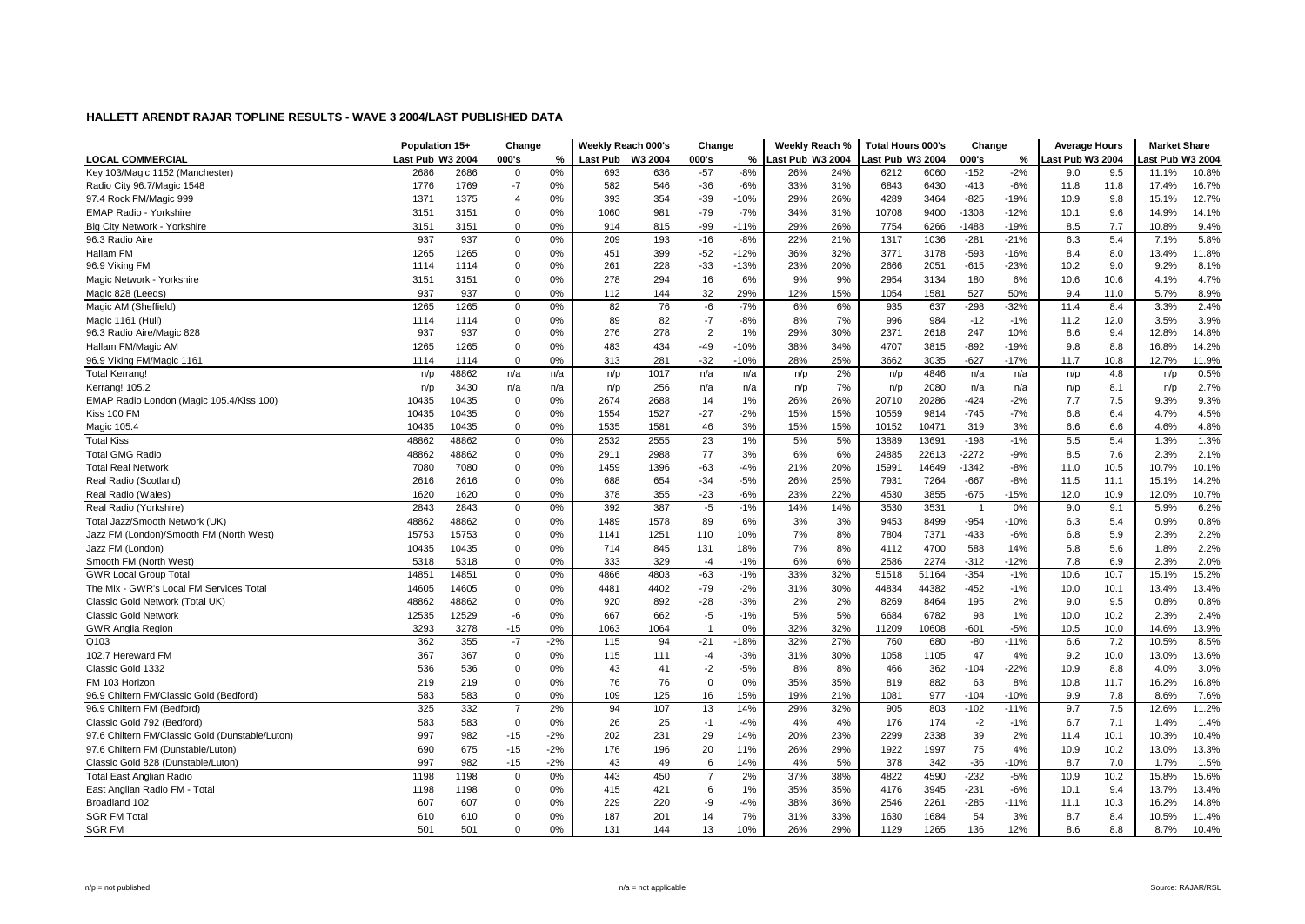|                                                    | Population 15+   |      | Change      |       | Weekly Reach 000's |         | Change         |        | Weekly Reach %   |     | <b>Total Hours 000's</b> |       | Change |        | <b>Average Hours</b> |      | <b>Market Share</b> |       |
|----------------------------------------------------|------------------|------|-------------|-------|--------------------|---------|----------------|--------|------------------|-----|--------------------------|-------|--------|--------|----------------------|------|---------------------|-------|
| <b>LOCAL COMMERCIAL</b>                            | Last Pub W3 2004 |      | 000's       | %     | <b>Last Pub</b>    | W3 2004 | 000's          | %      | Last Pub W3 2004 |     | Last Pub W3 2004         |       | 000's  | %      | ast Pub W3 2004      |      | ast Pub W3 2004     |       |
| <b>SGR Colchester</b>                              | 156              | 156  | $\mathbf 0$ | 0%    | 55                 | 55      | $\Omega$       | 0%     | 35%              | 35% | 564                      | 499   | $-65$  | $-12%$ | 10.3                 | 9.1  | 15.4%               | 13.5% |
| Classic Gold Amber (Total)                         | 1089             | 1089 | $\mathbf 0$ | 0%    | 61                 | 67      | 6              | 10%    | 6%               | 6%  | 646                      | 639   | $-7$   | $-1%$  | 10.5                 | 9.5  | 2.3%                | 2.4%  |
| <b>GWR Meridian Region</b>                         | 1266             | 1266 | $\Omega$    | 0%    | 435                | 432     | $-3$           | $-1%$  | 34%              | 34% | 3428                     | 3908  | 480    | 14%    | 7.9                  | 9.0  | 12.5%               | 14.0% |
| 2-TEN FM / Classic Gold 1431/1485                  | 690              | 690  | 0           | 0%    | 259                | 256     | $-3$           | $-1%$  | 38%              | 37% | 2108                     | 2207  | 99     | 5%     | 8.1                  | 8.6  | 14.3%               | 15.0% |
| 2-TEN FM                                           | 690              | 690  | $\mathbf 0$ | 0%    | 239                | 235     | -4             | $-2%$  | 35%              | 34% | 1888                     | 1875  | $-13$  | $-1%$  | 7.9                  | 8.0  | 12.8%               | 12.7% |
| Classic Gold 1431/1485                             | 690              | 690  | 0           | 0%    | 38                 | 34      | -4             | $-11%$ | 6%               | 5%  | 220                      | 332   | 112    | 51%    | 5.7                  | 9.7  | 1.5%                | 2.3%  |
| 2CR FM / Classic Gold 828                          | 576              | 576  | 0           | 0%    | 176                | 176     | $\mathbf 0$    | 0%     | 31%              | 31% | 1319                     | 1701  | 382    | 29%    | 7.5                  | 9.6  | 10.4%               | 12.9% |
| 2CR FM                                             | 576              | 576  | 0           | 0%    | 164                | 160     | $-4$           | $-2%$  | 28%              | 28% | 1165                     | 1342  | 177    | 15%    | 7.1                  | 8.4  | 9.1%                | 10.1% |
| Classic Gold 828                                   | 576              | 576  | $\mathbf 0$ | 0%    | 26                 | 29      | 3              | 12%    | 5%               | 5%  | 154                      | 359   | 205    | 133%   | 5.9                  | 12.2 | 1.2%                | 2.7%  |
| <b>GWR London Region</b>                           | 1840             | 1832 | -8          | 0%    | 480                | 506     | 26             | 5%     | 26%              | 28% | 5281                     | 6292  | 1011   | 19%    | 11.0                 | 12.4 | 12.2%               | 15.1% |
| Essex FM (inc. Ten-17 101.7FM)/Classic Gold Breeze | 1152             | 1144 | -8          | $-1%$ | 352                | 384     | 32             | 9%     | 31%              | 34% | 4098                     | 5281  | 1183   | 29%    | 11.6                 | 13.7 | 14.6%               | 19.8% |
| Essex FM (inc. Ten-17 101.7FM)                     | 1152             | 1144 | -8          | $-1%$ | 329                | 354     | 25             | 8%     | 29%              | 31% | 3518                     | 4533  | 1015   | 29%    | 10.7                 | 12.8 | 12.5%               | 17.0% |
| <b>Classic Gold Breeze</b>                         | 1152             | 1144 | -8          | $-1%$ | 40                 | 42      | $\overline{2}$ | 5%     | 3%               | 4%  | 580                      | 749   | 169    | 29%    | 14.4                 | 17.7 | 2.1%                | 2.8%  |
| Mercury FM (Surrey & Sussex)/Classic Gold 1521     | 373              | 373  | $\mathbf 0$ | 0%    | 90                 | 84      | -6             | $-7%$  | 24%              | 22% | 950                      | 801   | $-149$ | $-16%$ | 10.6                 | 9.6  | 11.5%               | 9.7%  |
| Mercury FM (Surrey & Sussex)                       | 373              | 373  | $\mathbf 0$ | 0%    | 87                 | 81      | -6             | $-7%$  | 23%              | 22% | 870                      | 731   | $-139$ | $-16%$ | 10.0                 | 9.0  | 10.6%               | 8.8%  |
| Classic Gold 1521                                  | 373              | 373  | $\mathbf 0$ | 0%    | 6                  | 5       | $-1$           | $-17%$ | 2%               | 1%  | 80                       | 71    | -9     | $-11%$ | 13.0                 | 13.7 | 1.0%                | 0.9%  |
| Mercury FM (Herts)                                 | 315              | 315  | 0           | 0%    | 38                 | 38      | $\overline{0}$ | 0%     | 12%              | 12% | 232                      | 210   | $-22$  | $-9%$  | 6.1                  | 5.5  | 3.4%                | 3.1%  |
| <b>GWR Central Regior</b>                          | 5199             | 5199 | 0           | 0%    | 1660               | 1601    | $-59$          | $-4%$  | 32%              | 31% | 16857                    | 16196 | $-661$ | $-4%$  | 10.2                 | 10.1 | 14.5%               | 14.1% |
| 105.4 Leicester Sound FM                           | 607              | 607  | 0           | 0%    | 167                | 180     | 13             | 8%     | 27%              | 30% | 1720                     | 2054  | 334    | 19%    | 10.3                 | 11.4 | 11.8%               | 14.4% |
| 96 Trent FM / Classic Gold GEM (Notts.)            | 1059             | 1059 | $\mathbf 0$ | 0%    | 362                | 347     | $-15$          | $-4%$  | 34%              | 33% | 3688                     | 3616  | $-72$  | $-2%$  | 10.2                 | 10.4 | 15.4%               | 15.2% |
| 96 Trent FM                                        | 1059             | 1059 | $\mathbf 0$ | 0%    | 323                | 313     | $-10$          | $-3%$  | 30%              | 30% | 3143                     | 3199  | 56     | 2%     | 9.7                  | 10.2 | 13.1%               | 13.5% |
| Classic Gold GEM (Notts.)                          | 1059             | 1059 | 0           | 0%    | 59                 | 52      | $-7$           | $-12%$ | 6%               | 5%  | 545                      | 417   | $-128$ | $-23%$ | 9.3                  | 8.0  | 2.3%                | 1.8%  |
| RAM FM / Classic Gold GEM (Derby)                  | 565              | 565  | 0           | 0%    | 183                | 162     | $-21$          | $-11%$ | 32%              | 29% | 1837                     | 1433  | $-404$ | $-22%$ | 10.1                 | 8.9  | 14.0%               | 10.8% |
| <b>RAM FM</b>                                      | 565              | 565  | 0           | 0%    | 158                | 141     | $-17$          | $-11%$ | 28%              | 25% | 1498                     | 1151  | $-347$ | $-23%$ | 9.5                  | 8.2  | 11.4%               | 8.7%  |
| Classic Gold GEM (Derby)                           | 565              | 565  | 0           | 0%    | 30                 | 30      | $\Omega$       | 0%     | 5%               | 5%  | 339                      | 282   | $-57$  | $-17%$ | 11.1                 | 9.4  | 2.6%                | 2.1%  |
| <b>Total Beacon Radio</b>                          | 1279             | 1279 | $\mathbf 0$ | 0%    | 335                | 308     | $-27$          | $-8%$  | 26%              | 24% | 3167                     | 2963  | $-204$ | $-6%$  | 9.4                  | 9.6  | 11.5%               | 11.2% |
| Beacon FM                                          | 1279             | 1279 | $\mathbf 0$ | 0%    | 303                | 272     | $-31$          | $-10%$ | 24%              | 21% | 2728                     | 2490  | $-238$ | $-9%$  | 9.0                  | 9.1  | 9.9%                | 9.4%  |
| <b>Classic Gold WABC</b>                           | 1279             | 1279 | 0           | 0%    | 46                 | 48      | $\overline{2}$ | 4%     | 4%               | 4%  | 439                      | 473   | 34     | 8%     | 9.5                  | 9.9  | 1.6%                | 1.8%  |
| Mercia FM / Classic Gold 1359                      | 647              | 647  | 0           | 0%    | 226                | 201     | $-25$          | $-11%$ | 35%              | 31% | 2004                     | 1799  | $-205$ | $-10%$ | 8.9                  | 8.9  | 13.7%               | 12.1% |
| Mercia FM                                          | 647              | 647  | $\mathbf 0$ | 0%    | 208                | 185     | $-23$          | $-11%$ | 32%              | 29% | 1677                     | 1482  | $-195$ | $-12%$ | 8.1                  | 8.0  | 11.5%               | 10.0% |
| Classic Gold 1359                                  | 647              | 647  | $\mathbf 0$ | 0%    | 31                 | 29      | $-2$           | $-6%$  | 5%               | 5%  | 327                      | 317   | $-10$  | $-3%$  | 10.6                 | 10.9 | 2.2%                | 2.1%  |
| <b>Total Northants Radio</b>                       | 484              | 484  | 0           | 0%    | 179                | 191     | 12             | 7%     | 37%              | 39% | 1927                     | 1932  | 5      | 0%     | 10.8                 | 10.1 | 16.2%               | 17.1% |
| Northants 96                                       | 484              | 484  | $\mathbf 0$ | 0%    | 160                | 173     | 13             | 8%     | 33%              | 36% | 1615                     | 1739  | 124    | 8%     | 10.1                 | 10.0 | 13.5%               | 15.3% |
| Classic Gold 1557                                  | 484              | 484  | 0           | 0%    | 29                 | 24      | $-5$           | $-17%$ | 6%               | 5%  | 312                      | 193   | $-119$ | -38%   | 10.7                 | 8.2  | 2.6%                | 1.7%  |
| Wyvern FM                                          | 472              | 472  | 0           | 0%    | 110                | 124     | 14             | 13%    | 23%              | 26% | 1210                     | 1268  | 58     | 5%     | 11.0                 | 10.2 | 12.7%               | 13.5% |
| <b>Total Severn Sound</b>                          | 371              | 371  | $\mathbf 0$ | 0%    | 122                | 109     | $-13$          | $-11%$ | 33%              | 29% | 1369                     | 1184  | $-185$ | $-14%$ | 11.2                 | 10.8 | 18.2%               | 15.4% |
| 102.4 Severn Sound FM                              | 371              | 371  | 0           | 0%    | 109                | 95      | $-14$          | $-13%$ | 29%              | 26% | 1130                     | 919   | $-211$ | $-19%$ | 10.3                 | 9.6  | 15.0%               | 11.9% |
| Classic Gold 774                                   | 371              | 371  | $\mathbf 0$ | 0%    | 21                 | 22      | $\overline{1}$ | 5%     | 6%               | 6%  | 239                      | 266   | 27     | 11%    | 11.3                 | 11.9 | 3.2%                | 3.5%  |
| <b>GWR North West Region</b>                       | 953              | 953  | $\mathbf 0$ | 0%    | 248                | 215     | $-33$          | $-13%$ | 26%              | 23% | 2417                     | 1968  | $-449$ | $-19%$ | 9.7                  | 9.2  | 11.4%               | 9.4%  |
| MFM 103.4/Classic Gold Marcher                     | 369              | 363  | -6          | $-2%$ | 98                 | 89      | -9             | $-9%$  | 27%              | 24% | 918                      | 913   | $-5$   | $-1%$  | 9.3                  | 10.3 | 11.5%               | 11.7% |
| MFM 103.4                                          | 369              | 363  | -6          | $-2%$ | 77                 | 68      | -9             | $-12%$ | 21%              | 19% | 696                      | 678   | $-18$  | $-3%$  | 9.1                  | 9.9  | 8.7%                | 8.7%  |
| Classic Gold Marcher                               | 369              | 363  | -6          | $-2%$ | 31                 | 25      | -6             | $-19%$ | 8%               | 7%  | 222                      | 235   | 13     | 6%     | 7.3                  | 9.5  | 2.8%                | 3.0%  |
| The Buzz 97.1 FM                                   | 403              | 403  | 0           | 0%    | 57                 | 55      | $-2$           | $-4%$  | 14%              | 14% | 328                      | 385   | 57     | 17%    | 5.7                  | 7.0  | 3.7%                | 4.4%  |
| Coast FM 96.3                                      | 231              | 231  | $\mathbf 0$ | 0%    | 66                 | 59      | $-7$           | $-11%$ | 29%              | 25% | 734                      | 689   | $-45$  | $-6%$  | 11.1                 | 11.7 | 13.9%               | 12.8% |
| Champion 103 FM                                    | 117              | 117  | $\mathbf 0$ | 0%    | 37                 | 33      | $-4$           | $-11%$ | 32%              | 29% | 403                      | 336   | $-67$  | $-17%$ | 10.9                 | 10.0 | 14.8%               | 12.0% |
| <b>GWR Westcountry Region</b>                      | 1283             | 1283 | 0           | 0%    | 522                | 539     | 17             | 3%     | 41%              | 42% | 6397                     | 6570  | 173    | 3%     | 12.3                 | 12.2 | 19.9%               | 20.0% |
| Orchard FM                                         | 327              | 327  | 0           | 0%    | 133                | 137     | $\overline{4}$ | 3%     | 41%              | 42% | 1546                     | 1393  | $-153$ | $-10%$ | 11.6                 | 10.2 | 17.5%               | 15.7% |
| <b>Total Gemini Radio</b>                          | 491              | 491  | 0           | 0%    | 205                | 218     | 13             | 6%     | 42%              | 44% | 2356                     | 2563  | 207    | 9%     | 11.5                 | 11.8 | 20.6%               | 21.4% |
| Gemini FM                                          | 491              | 491  | 0           | 0%    | 188                | 199     | 11             | 6%     | 38%              | 40% | 1956                     | 2184  | 228    | 12%    | 10.4                 | 11.0 | 17.1%               | 18.2% |
| Classic Gold 666/954                               | 491              | 491  | $\Omega$    | 0%    | 36                 | 41      | 5              | 14%    | 7%               | 8%  | 400                      | 379   | $-21$  | $-5%$  | 11.2                 | 9.2  | 3.5%                | 3.2%  |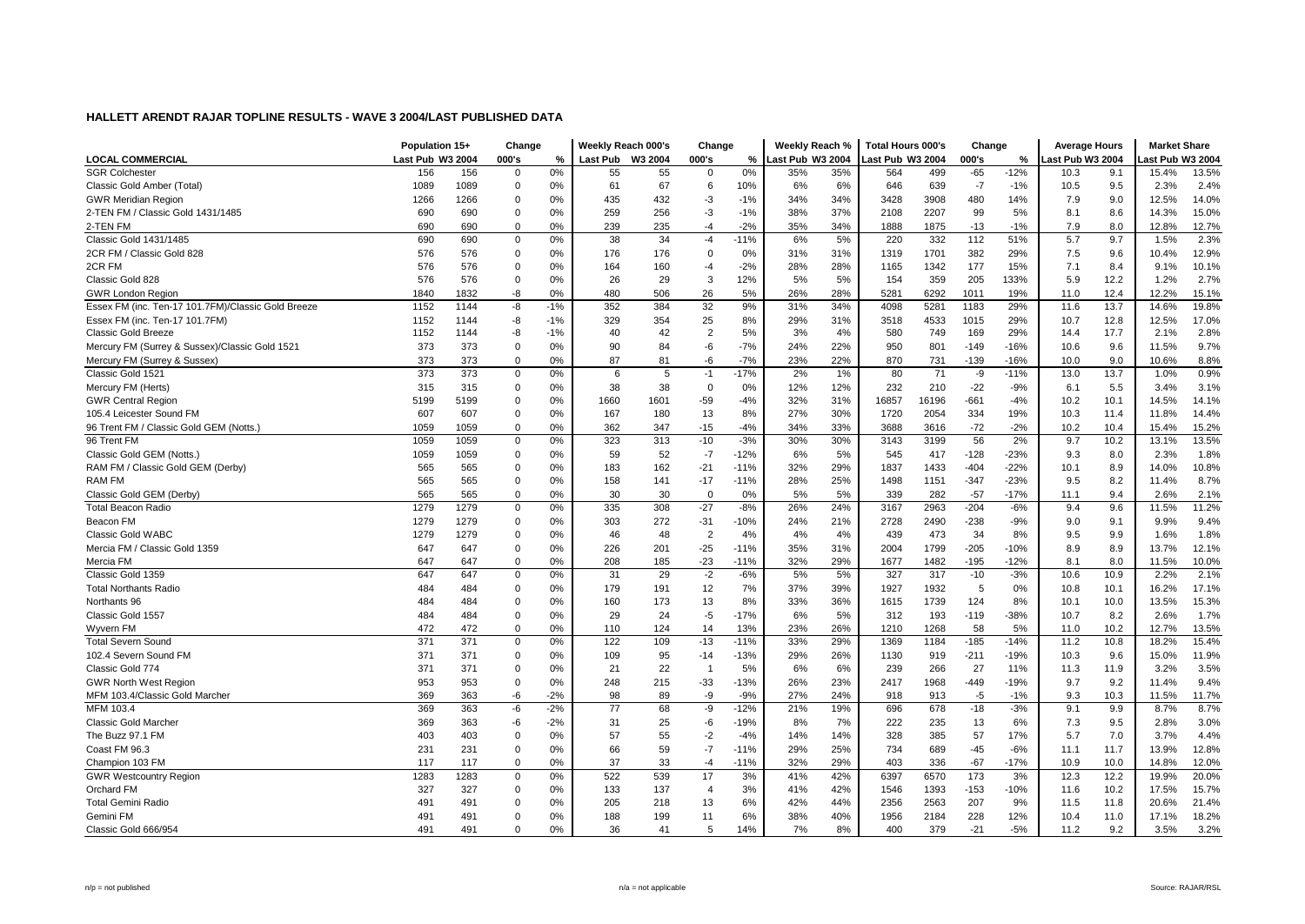|                                                                 | Population 15+   |      | Change      |       | Weekly Reach 000's |         | Change         |        | Weekly Reach %   |     | <b>Total Hours 000's</b> |      | Change         |        | <b>Average Hours</b> |      | <b>Market Share</b> |       |
|-----------------------------------------------------------------|------------------|------|-------------|-------|--------------------|---------|----------------|--------|------------------|-----|--------------------------|------|----------------|--------|----------------------|------|---------------------|-------|
| <b>LOCAL COMMERCIAL</b>                                         | Last Pub W3 2004 |      | 000's       | %     | <b>Last Pub</b>    | W3 2004 | 000's          | %      | Last Pub W3 2004 |     | Last Pub W3 2004         |      | 000's          | %      | ast Pub W3 2004      |      | ast Pub W3 2004     |       |
| <b>Total Plymouth Sound</b>                                     | 360              | 360  | $\Omega$    | 0%    | 137                | 142     | 5              | 4%     | 38%              | 39% | 1848                     | 1940 | 92             | 5%     | 13.5                 | 13.7 | 19.8%               | 20.5% |
| 97 FM Plymouth Sound                                            | 322              | 322  | $\mathbf 0$ | 0%    | 113                | 117     | $\overline{4}$ | 4%     | 35%              | 36% | 1335                     | 1345 | 10             | 1%     | 11.8                 | 11.5 | 15.9%               | 15.9% |
| Classic Gold Plymouth 1152                                      | 322              | 322  | $\mathbf 0$ | 0%    | 14                 | 18      | $\overline{4}$ | 29%    | 4%               | 6%  | 262                      | 344  | 82             | 31%    | 18.5                 | 18.9 | 3.1%                | 4.1%  |
| South Hams Radio                                                | 68               | 68   | $\mathbf 0$ | 0%    | 18                 | 18      | $\Omega$       | 0%     | 27%              | 27% | 245                      | 246  | $\overline{1}$ | 0%     | 13.6                 | 13.5 | 14.8%               | 14.4% |
| Lantern FM 96.2 and 97.3                                        | 130              | 130  | $\Omega$    | 0%    | 50                 | 46      | $-4$           | $-8%$  | 38%              | 35% | 567                      | 617  | 50             | 9%     | 11.4                 | 13.5 | 18.3%               | 19.6% |
| <b>GWR West Region</b>                                          | 1284             | 1284 | $\mathbf 0$ | 0%    | 473                | 460     | $-13$          | $-3%$  | 37%              | 36% | 5928                     | 5621 | $-307$         | $-5%$  | 12.5                 | 12.2 | 20.1%               | 19.7% |
| GWR FM / Classic Gold 1260/936/1161                             | 1284             | 1284 | $\mathbf 0$ | 0%    | 473                | 460     | $-13$          | $-3%$  | 37%              | 36% | 5928                     | 5621 | $-307$         | $-5%$  | 12.5                 | 12.2 | 20.1%               | 19.7% |
| <b>GWR FM</b>                                                   | 1284             | 1284 | $\mathbf 0$ | 0%    | 414                | 398     | $-16$          | $-4%$  | 32%              | 31% | 4927                     | 4641 | $-286$         | $-6%$  | 11.9                 | 11.7 | 16.7%               | 16.2% |
| Classic Gold 1260/936/1161                                      | 1284             | 1284 | $\Omega$    | 0%    | 96                 | 97      | $\overline{1}$ | 1%     | 8%               | 8%  | 1001                     | 980  | $-21$          | $-2%$  | 10.4                 | 10.1 | 3.4%                | 3.4%  |
| Brighton's Juice 107.2                                          | 285              | 285  | $\Omega$    | 0%    | 45                 | 43      | $-2$           | $-4%$  | 16%              | 15% | 272                      | 314  | 42             | 15%    | 6.1                  | 7.3  | 4.0%                | 4.3%  |
| 107.6 Juice FM                                                  | 1147             | 1147 | $\mathbf 0$ | 0%    | 106                | 123     | 17             | 16%    | 9%               | 11% | 841                      | 1040 | 199            | 24%    | 7.9                  | 8.5  | 3.2%                | 4.0%  |
| Kingdom FM                                                      | 279              | 279  | $\mathbf 0$ | 0%    | 86                 | 80      | -6             | $-7%$  | 31%              | 29% | 912                      | 925  | 13             | 1%     | 10.6                 | 11.6 | 16.2%               | 17.3% |
| <b>KM-fm Group</b>                                              | 903              | 906  | 3           | 0%    | 143                | 142     | $-1$           | $-1%$  | 16%              | 16% | 1371                     | 1364 | $-7$           | $-1%$  | 9.6                  | 9.6  | 5.9%                | 5.7%  |
| <b>KM-fm East</b>                                               | 377              | 377  | $\mathbf 0$ | 0%    | 81                 | 77      | $-4$           | $-5%$  | 21%              | 20% | 926                      | 916  | $-10$          | $-1%$  | 11.5                 | 11.9 | 9.0%                | 8.6%  |
| KM-fm for Canterbury, Whitstable and Herne Bay                  | 127              | 127  | $\Omega$    | 0%    | 25                 | 22      | -3             | $-12%$ | 20%              | 17% | 209                      | 173  | $-36$          | $-17%$ | 8.3                  | 7.9  | 6.3%                | 5.1%  |
| KM-fm for Thanet                                                | 120              | 120  | $\mathbf 0$ | 0%    | 28                 | 29      | $\overline{1}$ | 4%     | 23%              | 24% | 375                      | 401  | 26             | 7%     | 13.5                 | 13.9 | 10.3%               | 11.0% |
| KM-fm for Shepway and White Cliffs Country                      | 144              | 144  | $\Omega$    | 0%    | 28                 | 26      | $-2$           | $-7%$  | 19%              | 18% | 342                      | 341  | $-1$           | 0%     | 12.3                 | 13.2 | 9.1%                | 8.6%  |
| KM-fm West                                                      | 526              | 529  | 3           | 1%    | 63                 | 66      | 3              | 5%     | 12%              | 12% | 445                      | 448  | 3              | 1%     | 7.1                  | 6.8  | 3.4%                | 3.3%  |
| KM-fm for West Kent                                             | 273              | 276  | 3           | 1%    | 25                 | 24      | $-1$           | $-4%$  | 9%               | 9%  | 165                      | 123  | $-42$          | $-25%$ | 6.7                  | 5.1  | 2.6%                | 1.8%  |
| KM-fm for Medway                                                | 261              | 261  | $\mathbf 0$ | 0%    | 38                 | 41      | 3              | 8%     | 15%              | 16% | 280                      | 325  | 45             | 16%    | 7.3                  | 7.9  | 4.1%                | 4.6%  |
| Lincs FM Group                                                  | 1747             | 1741 | -6          | 0%    | 590                | 581     | -9             | $-2%$  | 34%              | 33% | 6748                     | 6983 | 235            | 3%     | 11.4                 | 12.0 | 16.0%               | 17.3% |
| <b>Lincs FM 102.2</b>                                           | 782              | 782  | $\mathbf 0$ | 0%    | 349                | 340     | -9             | $-3%$  | 45%              | 43% | 4399                     | 4296 | $-103$         | $-2%$  | 12.6                 | 12.6 | 21.0%               | 22.3% |
| South & West Yorkshire (Lincs FM Group)                         | 792              | 786  | -6          | $-1%$ | 206                | 209     | 3              | 1%     | 26%              | 27% | 1928                     | 2262 | 334            | 17%    | 9.3                  | 10.8 | 11.1%               | 13.5% |
| Dearne FM                                                       | 193              | 192  | $-1$        | $-1%$ | 54                 | 59      | 5              | 9%     | 28%              | 31% | 591                      | 778  | 187            | 32%    | 11.0                 | 13.2 | 13.7%               | 19.4% |
| <b>Ridings FM</b>                                               | 259              | 259  | 0           | 0%    | 60                 | 59      | $-1$           | $-2%$  | 23%              | 23% | 522                      | 499  | $-23$          | $-4%$  | 8.7                  | 8.5  | 9.3%                | 8.6%  |
| <b>Trax FM</b>                                                  | 340              | 334  | -6          | $-2%$ | 95                 | 97      | $\overline{2}$ | 2%     | 28%              | 29% | 982                      | 1006 | 24             | 2%     | 10.3                 | 10.4 | 12.4%               | 14.1% |
| <b>Fosseway Radio</b>                                           | 173              | 173  | $\mathbf 0$ | 0%    | 27                 | 28      | $\overline{1}$ | 4%     | 16%              | 16% | 329                      | 308  | $-21$          | $-6%$  | 12.0                 | 10.9 | 9.3%                | 8.3%  |
| Lite FM                                                         | 179              | 179  | $\mathbf 0$ | 0%    | 32                 | 29      | -3             | $-9%$  | 18%              | 16% | 216                      | 208  | -8             | $-4%$  | 6.8                  | 7.3  | 6.0%                | 5.9%  |
| The Local Radio Company Group Total                             | 2959             | 2959 | $\mathbf 0$ | 0%    | 767                | 766     | $-1$           | 0%     | 26%              | 26% | 7526                     | 7504 | $-22$          | 0%     | 9.8                  | 9.8  | 11.5%               | 11.3% |
| The Local Radio Company North                                   | 1417             | 1417 | $\Omega$    | 0%    | 401                | 407     | 6              | 1%     | 28%              | 29% | 4229                     | 4289 | 60             | 1%     | 10.6                 | 10.5 | 14.1%               | 14.1% |
| Alpha 103.2                                                     | 126              | 126  | $\mathbf 0$ | 0%    | 35                 | 34      | $-1$           | $-3%$  | 28%              | 27% | 360                      | 415  | 55             | 15%    | 10.4                 | 12.1 | 14.4%               | 15.8% |
| <b>Central FM</b>                                               | 185              | 185  | 0           | 0%    | 52                 | 55      | 3              | 6%     | 28%              | 30% | 400                      | 412  | 12             | 3%     | 7.7                  | 7.5  | 11.7%               | 10.9% |
| Huddersfield's Home 107.9                                       | 179              | 179  | $\mathbf 0$ | 0%    | 23                 | 20      | -3             | $-13%$ | 13%              | 11% | 192                      | 173  | $-19$          | $-10%$ | 8.3                  | 8.5  | 5.3%                | 5.1%  |
| Minster FM (inc. Yorkshire Coast Radio-Scarborough/Bridlington) | 419              | 419  | $\mathbf 0$ | 0%    | 139                | 139     | $\overline{0}$ | 0%     | 33%              | 33% | 1761                     | 1592 | $-169$         | $-10%$ | 12.7                 | 11.5 | 17.5%               | 15.8% |
| 106.9 Silk FM                                                   | 166              | 166  | $\Omega$    | 0%    | 26                 | 27      | $\overline{1}$ | 4%     | 16%              | 16% | 258                      | 218  | $-40$          | $-16%$ | 9.9                  | 7.9  | 7.3%                | 5.9%  |
| 97.2 Stray FM                                                   | 141              | 141  | $\mathbf 0$ | 0%    | 59                 | 58      | $-1$           | $-2%$  | 42%              | 41% | 550                      | 522  | $-28$          | $-5%$  | 9.3                  | 9.0  | 17.1%               | 15.4% |
| Sun FM                                                          | 232              | 232  | $\mathbf 0$ | 0%    | 71                 | 74      | 3              | 4%     | 31%              | 32% | 884                      | 914  | 30             | 3%     | 12.5                 | 12.4 | 20.2%               | 20.4% |
| The Local Radio Company South                                   | 1542             | 1542 | $\mathbf 0$ | 0%    | 366                | 359     | $-7$           | $-2%$  | 24%              | 23% | 3297                     | 3215 | $-82$          | $-2%$  | 9.0                  | 9.0  | 9.2%                | 9.0%  |
| 107.8 Arrow FM for Hastings                                     | 111              | 111  | $\mathbf 0$ | 0%    | 24                 | 25      | $\overline{1}$ | 4%     | 22%              | 23% | 191                      | 169  | $-22$          | $-12%$ | 8.0                  | 6.8  | 6.8%                | 6.1%  |
| Fire 107.6 FM                                                   | 283              | 283  | $\Omega$    | 0%    | 53                 | 48      | -5             | $-9%$  | 19%              | 17% | 359                      | 280  | $-79$          | $-22%$ | 6.7                  | 5.8  | 5.7%                | 4.4%  |
| <b>IOW Radio</b>                                                | 114              | 114  | 0           | 0%    | 38                 | 39      | $\overline{1}$ | 3%     | 33%              | 34% | 382                      | 446  | 64             | 17%    | 10.1                 | 11.6 | 12.9%               | 14.7% |
| <b>Total Mix</b>                                                | 271              | 271  | $\Omega$    | 0%    | 66                 | 67      | $\overline{1}$ | 2%     | 24%              | 25% | 577                      | 554  | $-23$          | $-4%$  | 8.7                  | 8.3  | 9.6%                | 9.0%  |
| <b>Mix 96</b>                                                   | 130              | 130  | $\Omega$    | 0%    | 43                 | 46      | 3              | 7%     | 33%              | 35% | 402                      | 388  | $-14$          | $-3%$  | 9.4                  | 8.5  | 12.7%               | 12.3% |
| <b>Mix 107</b>                                                  | 141              | 141  | $\mathbf 0$ | 0%    | 23                 | 21      | $-2$           | $-9%$  | 16%              | 15% | 175                      | 166  | -9             | $-5%$  | 7.6                  | 7.7  | 6.2%                | 5.5%  |
| 107.4 The Quay                                                  | 279              | 279  | $\Omega$    | 0%    | 33                 | 31      | $-2$           | $-6%$  | 12%              | 11% | 199                      | 181  | $-18$          | $-9%$  | 6.0                  | 5.8  | 3.3%                | 3.0%  |
| 107.5 Sovereign Radio                                           | 152              | 152  | $\mathbf 0$ | 0%    | 30                 | 30      | $\mathbf 0$    | 0%     | 20%              | 20% | 275                      | 268  | $-7$           | $-3%$  | 9.1                  | 8.9  | 7.1%                | 6.8%  |
| Spire FM                                                        | 98               | 98   | $\mathbf 0$ | 0%    | 48                 | 44      | $-4$           | $-8%$  | 49%              | 45% | 695                      | 634  | $-61$          | $-9%$  | 14.4                 | 14.3 | 29.1%               | 27.4% |
| Vale FM                                                         | 49               | 49   | $\mathbf 0$ | 0%    | 13                 | 13      | $\Omega$       | 0%     | 27%              | 26% | 141                      | 127  | $-14$          | $-10%$ | 10.8                 | 10.0 | 13.3%               | 12.7% |
| Wessex FM                                                       | 119              | 119  | $\Omega$    | 0%    | 50                 | 49      | $-1$           | $-2%$  | 42%              | 41% | 409                      | 472  | 63             | 15%    | 8.3                  | 9.6  | 15.3%               | 17.5% |
| Win 107.2                                                       | 68               | 68   | $\Omega$    | 0%    | 11                 | 13      | $\overline{2}$ | 18%    | 16%              | 19% | 71                       | 84   | 13             | 18%    | 6.3                  | 6.6  | 4.6%                | 5.5%  |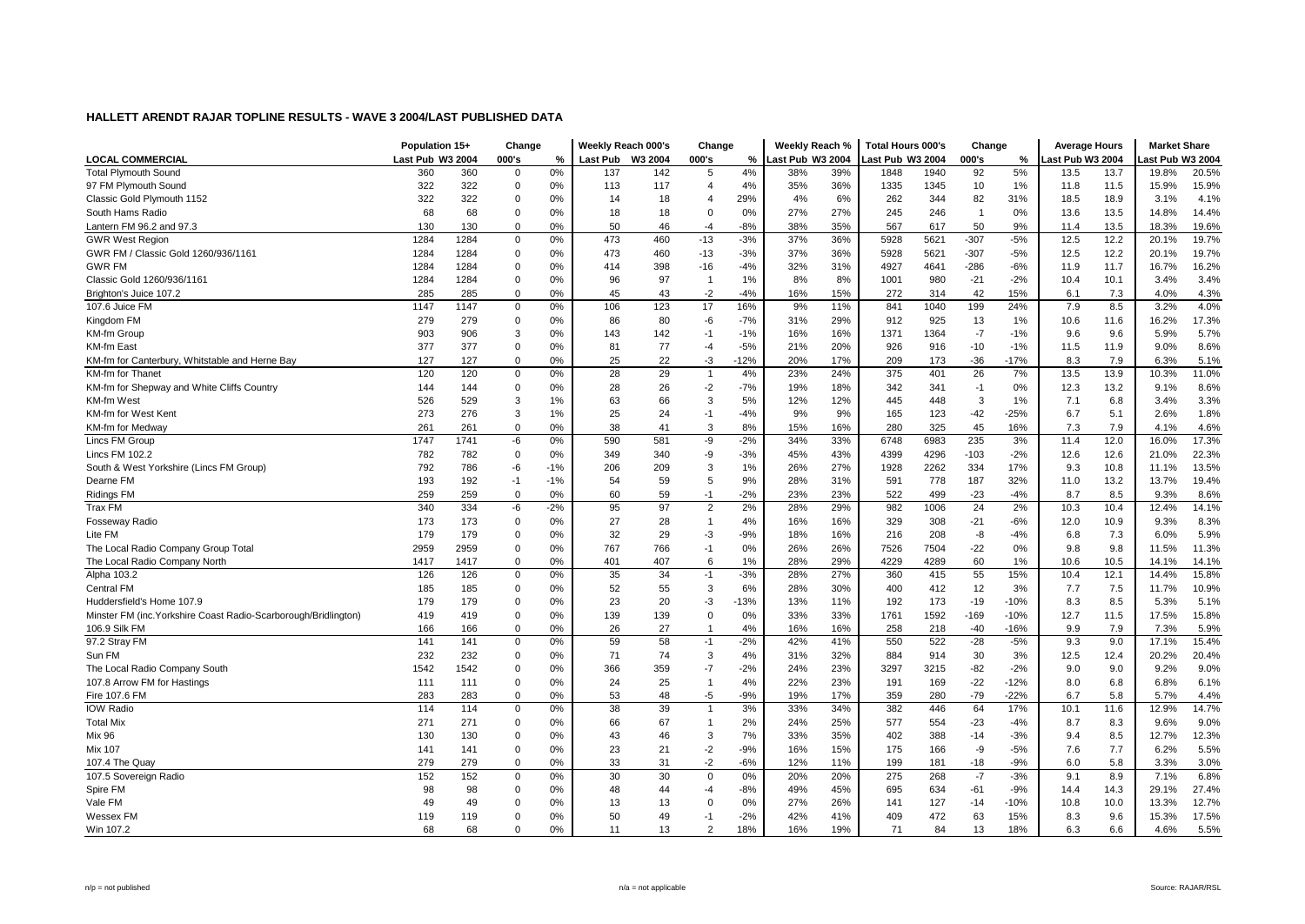|                                | Population 15+   |       | Change      |       | Weekly Reach 000's |                | Change         |               | Weekly Reach %   |       | <b>Total Hours 000's</b> |       | Change  |        | <b>Average Hours</b> |      | <b>Market Share</b> |        |
|--------------------------------|------------------|-------|-------------|-------|--------------------|----------------|----------------|---------------|------------------|-------|--------------------------|-------|---------|--------|----------------------|------|---------------------|--------|
| <b>LOCAL COMMERCIAL</b>        | Last Pub W3 2004 |       | 000's       | %     | <b>Last Pub</b>    | W3 2004        | 000's          | $\frac{9}{6}$ | Last Pub W3 2004 |       | Last Pub W3 2004         |       | 000's   | $\%$   | ast Pub W3 2004      |      | ast Pub W3 2004     |        |
| Radio Mansfield 103.2          | 136              | 136   | 0           | 0%    | 50                 | 47             | -3             | $-6%$         | 37%              | 34%   | 567                      | 540   | $-27$   | $-5%$  | 11.2                 | 11.6 | 18.0%               | 17.8%  |
| Manx Radio                     | 63               | 63    | $\mathbf 0$ | 0%    | 46                 | 44             | $-2$           | $-4%$         | 73%              | 71%   | 562                      | 638   | 76      | 14%    | 12.3                 | 14.4 | 38.2%               | 39.9%  |
| Milestone Group Total          | 475              | 475   | $\Omega$    | 0%    | 96                 | 101            | 5              | 5%            | 20%              | 21%   | 792                      | 786   | -6      | $-1%$  | 8.3                  | 7.8  | 7.8%                | 7.6%   |
| Kick and Kestrel               | 223              | 223   | $\mathbf 0$ | 0%    | 51                 | 53             | $\overline{2}$ | 4%            | 23%              | 24%   | 400                      | 398   | $-2$    | $-1%$  | 7.9                  | 7.5  | 8.3%                | 8.0%   |
| <b>Kick FM</b>                 | 95               | 95    | $\Omega$    | 0%    | 19                 | 19             | $\mathbf 0$    | 0%            | 20%              | 20%   | 140                      | 119   | $-21$   | $-15%$ | 7.3                  | 6.4  | 6.9%                | 5.8%   |
| <b>Kestrel FM</b>              | 131              | 131   | 0           | 0%    | 31                 | 34             | 3              | 10%           | 24%              | 26%   | 260                      | 279   | 19      | 7%     | 8.3                  | 8.1  | 9.1%                | 9.3%   |
| Passion 107.9                  | 185              | 185   | $\mathbf 0$ | 0%    | 17                 | 20             | 3              | 18%           | 9%               | 11%   | 99                       | 128   | 29      | 29%    | 6.0                  | 6.2  | 2.6%                | 3.2%   |
| Rugby FM                       | 67               | 67    | $\mathbf 0$ | 0%    | 29                 | 28             | $-1$           | $-3%$         | 43%              | 41%   | 293                      | 261   | $-32$   | $-11%$ | 10.3                 | 9.4  | 19.4%               | 18.1%  |
| 102.5 FM Radio Pembrokeshire   | 87               | 87    | $\Omega$    | 0%    | 57                 | 56             | $-1$           | $-2%$         | 66%              | 65%   | 765                      | 729   | $-36$   | $-5%$  | 13.4                 | 12.9 | 35.6%               | 34.3%  |
| Premier Christian Radio        | 10435            | 10435 | $\mathbf 0$ | 0%    | 169                | 170            | $\overline{1}$ | 1%            | 2%               | 2%    | 1845                     | 1344  | $-501$  | $-27%$ | 10.9                 | 7.9  | 0.8%                | 0.6%   |
| Q102.9FM/Q97.2FM               | 264              | 264   | 0           | 0%    | 86                 | 88             | $\overline{2}$ | 2%            | 33%              | 33%   | 846                      | 765   | $-81$   | $-10%$ | 9.8                  | 8.7  | 17.2%               | 15.9%  |
| Reading 107 FM                 | 260              | 260   | 0           | 0%    | 41                 | 42             | $\overline{1}$ | 2%            | 16%              | 16%   | 402                      | 357   | $-45$   | $-11%$ | 9.7                  | 8.6  | 7.3%                | 6.5%   |
| Saga 105.7 FM                  | 3430             | 3430  | 0           | 0%    | 424                | 446            | 22             | 5%            | 12%              | 13%   | 4985                     | 4843  | $-142$  | $-3%$  | 11.8                 | 10.9 | 6.3%                | 6.2%   |
| SAGA 106.6fm                   | 1987             | 1987  | $\mathbf 0$ | 0%    | 230                | 227            | -3             | $-1%$         | 12%              | 11%   | 2797                     | 3102  | 305     | 11%    | 12.1                 | 13.6 | 6.0%                | 6.7%   |
| South City - The Saint         | 261              | 261   | $\mathbf 0$ | 0%    | 22                 | 21             | $-1$           | $-5%$         | 9%               | 8%    | 132                      | 79    | $-53$   | $-40%$ | 6.0                  | 3.7  | 2.2%                | 1.2%   |
| Spirit FM                      | 172              | 172   | $\mathbf 0$ | 0%    | 45                 | 33             | $-12$          | $-27%$        | 26%              | 19%   | 446                      | 290   | $-156$  | $-35%$ | 9.9                  | 8.7  | 11.7%               | 7.6%   |
| <b>Total SRH Group</b>         | 11257            | 11254 | $-3$        | 0%    | 3555               | 3434           | $-121$         | $-3%$         | 32%              | 31%   | 39731                    | 37357 | $-2374$ | $-6%$  | 11.2                 | 10.9 | 15.9%               | 15.3%  |
| <b>SRH Scotland Region</b>     | 4197             | 4195  | $-2$        | 0%    | 2065               | 1972           | $-93$          | $-5%$         | 49%              | 47%   | 26475                    | 23828 | $-2647$ | $-10%$ | 12.8                 | 12.1 | 30.6%               | 28.7%  |
| <b>SRH Central Scotland</b>    | 2801             | 2801  | $\mathbf 0$ | 0%    | 1237               | 1166           | $-71$          | $-6%$         | 44%              | 42%   | 14593                    | 12968 | $-1625$ | $-11%$ | 11.8                 | 11.1 | 26.3%               | 24.1%  |
| <b>Total Radio Clyde</b>       | 1834             | 1834  | $\Omega$    | 0%    | 858                | 818            | $-40$          | $-5%$         | 47%              | 45%   | 10564                    | 9457  | $-1107$ | $-10%$ | 12.3                 | 11.6 | 28.7%               | 27.0%  |
| Clyde 1 FM                     | 1834             | 1834  | $\mathbf 0$ | 0%    | 680                | 644            | $-36$          | $-5%$         | 37%              | 35%   | 6499                     | 5679  | $-820$  | $-13%$ | 9.6                  | 8.8  | 17.6%               | 16.2%  |
| Clyde 2                        | 1834             | 1834  | $\mathbf 0$ | 0%    | 395                | 381            | $-14$          | $-4%$         | 22%              | 21%   | 4065                     | 3778  | $-287$  | $-7%$  | 10.3                 | 9.9  | 11.0%               | 10.8%  |
| <b>Total Radio Forth</b>       | 1118             | 1118  | $\mathbf 0$ | 0%    | 391                | 362            | $-29$          | $-7%$         | 35%              | 32%   | 4030                     | 3510  | $-520$  | $-13%$ | 10.3                 | 9.7  | 18.6%               | 16.1%  |
| ForthOne                       | 1118             | 1118  | $\Omega$    | 0%    | 338                | 317            | $-21$          | $-6%$         | 30%              | 28%   | 3023                     | 2574  | $-449$  | $-15%$ | 9.0                  | 8.1  | 13.9%               | 11.8%  |
| Forth <sub>2</sub>             | 1118             | 1118  | $\Omega$    | 0%    | 129                | 113            | $-16$          | $-12%$        | 12%              | 10%   | 1007                     | 937   | $-70$   | $-7%$  | 7.8                  | 8.3  | 4.6%                | 4.3%   |
| <b>Total Radio Tay</b>         | 371              | 371   | $\mathbf 0$ | 0%    | 185                | 183            | $-2$           | $-1%$         | 50%              | 49%   | 2993                     | 2743  | $-250$  | $-8%$  | 16.2                 | 15.0 | 35.8%               | 35.9%  |
| Tay-FM                         | 371              | 371   | $\mathbf 0$ | 0%    | 138                | 131            | $-7$           | $-5%$         | 37%              | 35%   | 1631                     | 1519  | $-112$  | $-7%$  | 11.9                 | 11.6 | 19.5%               | 19.9%  |
| Radio Tay-AM                   | 371              | 371   | $\mathbf 0$ | 0%    | 94                 | 92             | -2             | $-2%$         | 25%              | 25%   | 1362                     | 1224  | $-138$  | $-10%$ | 14.4                 | 13.3 | 16.3%               | 16.0%  |
| <b>Total Northsound Radio</b>  | 297              | 294   | $-3$        | $-1%$ | 163                | 164            | $\overline{1}$ | 1%            | 55%              | 56%   | 2346                     | 2301  | $-45$   | $-2%$  | 14.4                 | 14.0 | 34.8%               | 35.2%  |
| Northsound One                 | 297              | 294   | $-3$        | $-1%$ | 134                | 140            | 6              | 4%            | 45%              | 48%   | 1468                     | 1465  | -3      | 0%     | 11.0                 | 10.5 | 21.8%               | 22.4%  |
| Northsound Two                 | 297              | 294   | $-3$        | $-1%$ | 72                 | 70             | $-2$           | $-3%$         | 24%              | 24%   | 878                      | 836   | $-42$   | $-5%$  | 12.2                 | 11.9 | 13.0%               | 12.8%  |
| West Sound (inc. West FM)      | 376              | 376   | $\mathbf 0$ | 0%    | 193                | 186            | $-7$           | $-4%$         | 51%              | 50%   | 2243                     | 1849  | $-394$  | $-18%$ | 11.6                 | 9.9  | 36.1%               | 32.1%  |
| Moray Firth Radio              | 235              | 235   | $\mathbf 0$ | 0%    | 121                | 123            | $\overline{2}$ | 2%            | 51%              | 52%   | 1477                     | 1515  | 38      | 3%     | 12.2                 | 12.3 | 26.9%               | 28.4%  |
| Radio Borders                  | 101              | 101   | 0           | 0%    | 65                 | 62             | $-3$           | $-5%$         | 64%              | 62%   | 911                      | 928   | 17      | 2%     | 14.1                 | 14.9 | 43.4%               | 44.1%  |
| C.F.M.Radio                    | 232              | 232   | $\Omega$    | 0%    | 110                | 113            | 3              | 3%            | 48%              | 49%   | 1482                     | 1631  | 149     | 10%    | 13.4                 | 14.5 | 27.5%               | 28.3%  |
| Downtown Radio (DTR) / Cool FM | 1330             | 1330  | 0           | 0%    | 579                | 561            | $-18$          | $-3%$         | 44%              | 42%   | 5974                     | 6324  | 350     | 6%     | 10.3                 | 11.3 | 21.0%               | 22.4%  |
| Cool FM                        | 913              | 913   | 0           | 0%    | 339                | 341            | $\overline{2}$ | 1%            | 37%              | 37%   | 3142                     | 3386  | 244     | 8%     | 9.3                  | 9.9  | 15.8%               | 17.2%  |
| Downtown Radio (DTR)           | 1330             | 1330  | 0           | 0%    | 311                | 277            | $-34$          | $-11%$        | 23%              | 21%   | 2833                     | 2939  | 106     | 4%     | 9.1                  | 10.6 | 10.0%               | 10.4%  |
| Wave 105 FM                    | 1794             | 1794  | $\mathbf 0$ | 0%    | 347                | 331            | $-16$          | $-5%$         | 19%              | 18%   | 3250                     | 2941  | $-309$  | $-10%$ | 9.4                  | 8.9  | 7.9%                | 7.1%   |
| <b>Total Vibe FM</b>           | n/p              | 3936  | n/a         | n/a   | n/p                | 570            | n/a            | n/a           | n/p              | 14%   | n/p                      | 4263  | n/a     | n/a    | n/p                  | 7.5  | n/p                 | 4.6%   |
| Vibe FM (formerly Galaxy 101)  | 2125             | 2125  | 0           | 0%    | 257                | 258            | $\overline{1}$ | 0%            | 12%              | 12%   | 1591                     | 1869  | 278     | 17%    | 6.2                  | 7.2  | 3.1%                | 3.8%   |
| Vibe FM                        | 1810             | 1810  | $\mathbf 0$ | 0%    | 307                | 312            | 5              | 2%            | 17%              | 17%   | 2441                     | 2395  | $-46$   | $-2%$  | 8.0                  | 7.7  | 5.7%                | 5.6%   |
| The Sunrise Group              | 48862            | 48862 | $\mathbf 0$ | 0%    | 703                | 650            | $-53$          | $-8%$         | 1%               | 1%    | 7344                     | 5778  | $-1566$ | $-21%$ | 10.4                 | 8.9  | 0.7%                | 0.5%   |
| Easy Radio (London)            | 10435            | 10435 | $\mathbf 0$ | 0%    | 45                 | 40             | $-5$           | $-11%$        | $*9/6$           | $*96$ | 128                      | 87    | $-41$   | $-32%$ | 2.8                  | 2.2  | 0.1%                | $*9/0$ |
| Star 106.6 Slough              | 220              | 220   | $\mathbf 0$ | 0%    | 51                 | 47             | $-4$           | $-8%$         | 23%              | 21%   | 383                      | 344   | $-39$   | $-10%$ | 7.6                  | 7.4  | 7.0%                | 6.4%   |
| Sunrise Radio (Greater London) | 10435            | 10435 | 0           | 0%    | 425                | 346            | $-79$          | $-19%$        | 4%               | 3%    | 4595                     | 2768  | $-1827$ | $-40%$ | 10.8                 | 8.0  | 2.1%                | 1.3%   |
| Sunrise Radio National         | 48862            | 48862 | 0           | 0%    | 581                | 512            | $-69$          | $-12%$        | 1%               | 1%    | 6430                     | 3945  | $-2485$ | $-39%$ | 11.1                 | 7.7  | 0.6%                | 0.4%   |
| The Time FM Group              | n/p              | 1072  | n/a         | n/a   | n/p                | 34             | n/a            | n/a           | n/p              | 3%    | n/p                      | 335   | n/a     | n/a    | n/p                  | 9.7  | n/p                 | 1.6%   |
| Time FM 106.8                  | 484              | 484   | $\Omega$    | 0%    | 11                 | 15             | $\overline{4}$ | 36%           | 2%               | 3%    | 83                       | 129   | 46      | 55%    | 7.2                  | 8.4  | 0.9%                | 1.6%   |
| Time FM 107.3                  | 302              | 302   | $\Omega$    | 0%    | 5                  | $\overline{4}$ | $-1$           | $-20%$        | 2%               | 1%    | 30                       | 65    | 35      | 117%   | 5.8                  | 14.5 | 0.6%                | 1.2%   |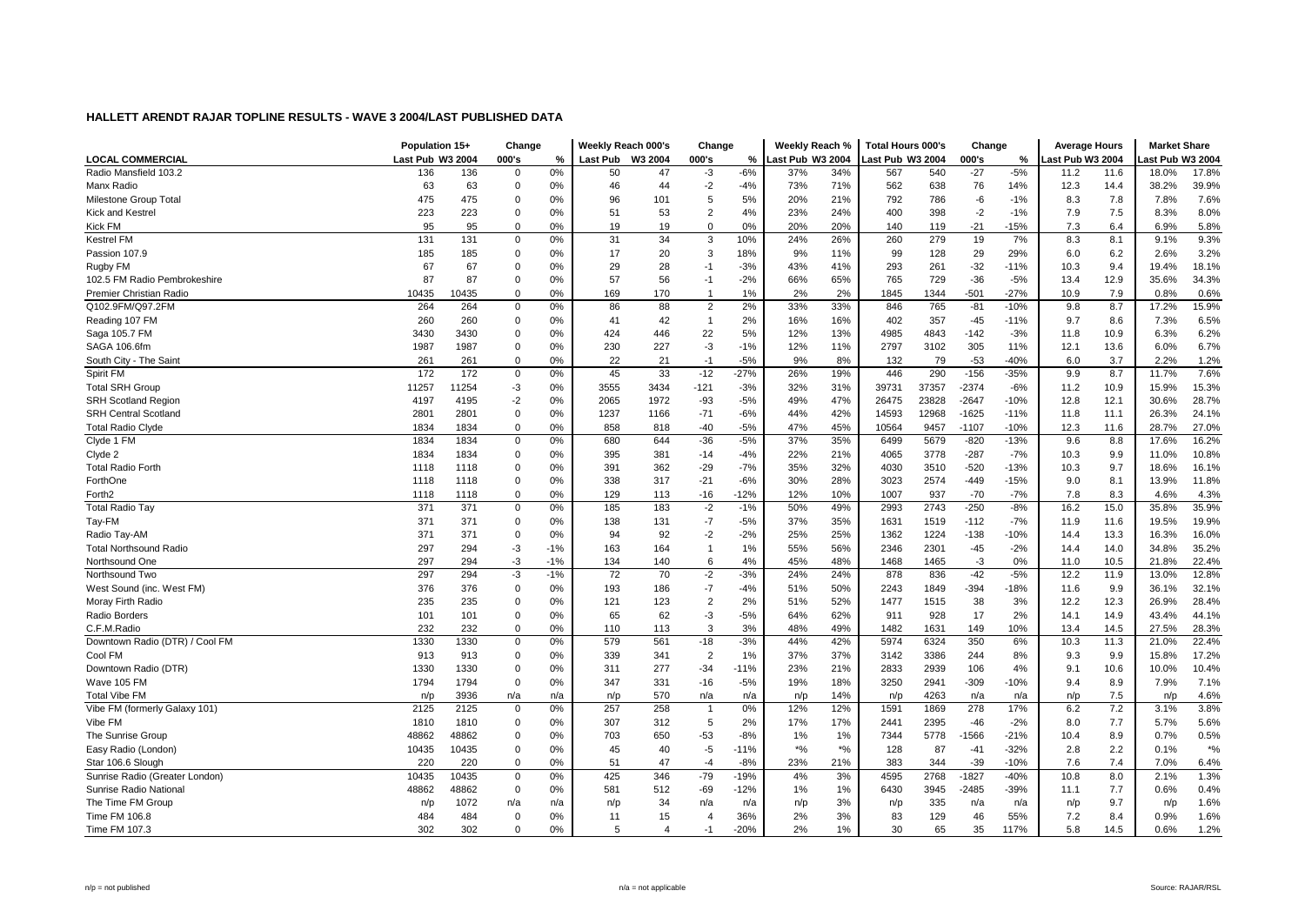|                                                    | Population 15+   |       | Change      |          | Weekly Reach 000's |                | Change         |               | Weekly Reach %   |        | <b>Total Hours 000's</b> |       | Change         |        | <b>Average Hours</b> |      | <b>Market Share</b> |       |
|----------------------------------------------------|------------------|-------|-------------|----------|--------------------|----------------|----------------|---------------|------------------|--------|--------------------------|-------|----------------|--------|----------------------|------|---------------------|-------|
| <b>LOCAL COMMERCIAL</b>                            | Last Pub W3 2004 |       | 000's       | %        | Last Pub W3 2004   |                | 000's          | $\frac{9}{6}$ | Last Pub W3 2004 |        | Last Pub W3 2004         |       | 000's          | %      | Last Pub W3 2004     |      | ast Pub W3 2004     |       |
| Time FM 107.5                                      | 374              | 374   | $\mathbf 0$ | 0%       | 18                 | 15             | -3             | $-17%$        | 5%               | 4%     | 160                      | 142   | $-18$          | $-11%$ | 8.9                  | 9.6  | 2.3%                | 1.8%  |
| Yarr Radio                                         | 48862            | 48862 | 0           | 0%       | 17                 | 33             | 16             | 94%           | $*9/6$           | $*9/6$ | 80                       | 130   | 50             | 63%    | 4.7                  | 3.9  | $*9/6$              | $*$ % |
| <b>Tindle Radio Group</b>                          | 786              | 786   | $\mathbf 0$ | 0%       | 231                | 230            | $-1$           | 0%            | 29%              | 29%    | 2449                     | 2478  | 29             | 1%     | 10.6                 | 10.8 | 12.4%               | 12.9% |
| 103.4 The Beach                                    | 145              | 145   | 0           | 0%       | 53                 | 56             | 3              | 6%            | 37%              | 39%    | 697                      | 689   | -8             | $-1%$  | 13.1                 | 12.3 | 18.2%               | 19.2% |
| 106.3 Bridge FM                                    | 156              | 156   | $\mathbf 0$ | 0%       | 46                 | 40             | -6             | $-13%$        | 30%              | 26%    | 329                      | 324   | $-5$           | $-2%$  | 7.1                  | 8.1  | 9.0%                | 9.5%  |
| Dream 100 (Colchester)/Dream 107.7 FM (Chelmsford) | 361              | 361   | 0           | 0%       | 63                 | 64             | $\overline{1}$ | 2%            | 18%              | 18%    | 544                      | 560   | 16             | 3%     | 8.6                  | 8.7  | 5.9%                | 6.0%  |
| Dream 100                                          | 159              | 159   | $\mathbf 0$ | 0%       | 40                 | 43             | 3              | 8%            | 25%              | 27%    | 417                      | 425   | 8              | 2%     | 10.3                 | 9.9  | 10.4%               | 10.4% |
| Dream 107.7 FM                                     | 203              | 203   | $\mathbf 0$ | 0%       | 23                 | 22             | $-1$           | $-4%$         | 11%              | 11%    | 127                      | 135   | 8              | 6%     | 5.5                  | 6.3  | 2.4%                | 2.6%  |
| Channel 103 FM                                     | 74               | 74    | $\mathbf 0$ | 0%       | 44                 | 44             | $\overline{0}$ | 0%            | 59%              | 60%    | 555                      | 562   | $\overline{7}$ | 1%     | 12.7                 | 12.7 | 27.9%               | 29.3% |
| Island FM 104.7                                    | 50               | 50    | $\mathbf 0$ | 0%       | 24                 | 25             | $\overline{1}$ | 4%            | 49%              | 51%    | 325                      | 344   | 19             | 6%     | 13.3                 | 13.6 | 33.0%               | 34.3% |
| <b>Total UKRD</b>                                  | 2759             | 2752  | $-7$        | 0%       | 601                | 611            | 10             | 2%            | 22%              | 22%    | 6384                     | 6114  | $-270$         | $-4%$  | 10.6                 | 10.0 | 10.1%               | 10.0% |
| Pirate FM                                          | 599              | 599   | 0           | 0%       | 197                | 194            | -3             | $-2%$         | 33%              | 32%    | 2602                     | 2518  | $-84$          | $-3%$  | 13.2                 | 13.0 | 16.9%               | 16.7% |
| Pirate FM102 East                                  | 323              | 323   | $\mathbf 0$ | 0%       | 81                 | 82             | $\overline{1}$ | 1%            | 25%              | 25%    | 1047                     | 1061  | 14             | 1%     | 13.0                 | 12.9 | 12.6%               | 12.7% |
| Pirate FM102 West                                  | 276              | 276   | 0           | 0%       | 112                | 110            | $-2$           | $-2%$         | 41%              | 40%    | 1573                     | 1537  | $-36$          | $-2%$  | 14.1                 | 13.9 | 22.3%               | 22.3% |
| <b>Total UKRD West</b>                             | 664              | 664   | $\mathbf 0$ | 0%       | 81                 | 73             | -8             | $-10%$        | 12%              | 11%    | 805                      | 729   | $-76$          | $-9%$  | 10.0                 | 10.0 | 5.4%                | 5.3%  |
| Star 107 Stroud                                    | 90               | 90    | $\mathbf 0$ | 0%       | $\overline{7}$     | $\overline{7}$ | $\mathbf 0$    | 0%            | 8%               | 7%     | 49                       | 56    | $\overline{7}$ | 14%    | 6.6                  | 8.5  | 2.7%                | 3.3%  |
| Star 107.2 Bristo                                  | 312              | 312   | $\mathbf 0$ | 0%       | 29                 | 29             | $\mathbf 0$    |               | 9%               | 9%     | 269                      |       |                | $-25%$ |                      | 7.1  | 3.6%                | 3.0%  |
|                                                    |                  |       |             |          | 23                 |                |                | 0%            |                  | 14%    |                          | 203   | $-66$          |        | 9.3                  | 9.2  |                     |       |
| Star 107.5 Cheltenham                              | 141              | 141   | $\mathbf 0$ | 0%<br>0% |                    | 19<br>22       | $-4$           | $-17%$<br>0%  | 16%              |        | 205                      | 178   | $-27$          | $-13%$ | 9.1                  |      | 6.6%                | 5.8%  |
| Star 107.7 Weston Super Mare                       | 121              | 121   | 0           |          | 22                 |                | $\mathbf 0$    |               | 19%              | 18%    | 277                      | 309   | 32             | 12%    | 12.3                 | 13.9 | 11.0%               | 12.7% |
| The County Sound Radio Network                     | 551              | 551   | $\mathbf 0$ | 0%       | 169                | 180            | 11             | 7%            | 31%              | 33%    | 1440                     | 1521  | 81             | 6%     | 8.5                  | 8.5  | 12.0%               | 13.0% |
| 96.4 The Eagle/Delta FM                            | 551              | 551   | 0           | 0%       | 148                | 152            | $\overline{4}$ | 3%            | 27%              | 28%    | 1206                     | 1201  | $-5$           | 0%     | 8.1                  | 7.9  | 10.0%               | 10.0% |
| 96.4 The Eagle                                     | 545              | 545   | 0           | 0%       | 137                | 149            | 12             | 9%            | 25%              | 27%    | 1146                     | 1210  | 64             | 6%     | 8.4                  | 8.1  | 9.7%                | 10.4% |
| Delta FM                                           | 82               | 82    | 0           | 0%       | 16                 | 16             | $\mathbf 0$    | 0%            | 20%              | 20%    | 118                      | 105   | $-13$          | $-11%$ | 7.3                  | 6.4  | 6.9%                | 6.2%  |
| County Sound 1566                                  | 545              | 545   | $\mathbf 0$ | 0%       | 25                 | 27             | $\overline{2}$ | 8%            | 5%               | 5%     | 195                      | 162   | $-33$          | $-17%$ | 7.8                  | 6.1  | 1.6%                | 1.4%  |
| <b>Total UKRD East</b>                             | 450              | 443   | $-7$        | $-2%$    | 96                 | 104            | 8              | 8%            | 21%              | 23%    | 940                      | 1081  | 141            | 15%    | 9.8                  | 10.4 | 9.8%                | 10.1% |
| Fen Radio 107.5                                    | 128              | 128   | $\mathbf 0$ | 0%       | 17                 | 13             | -4             | $-24%$        | 13%              | 10%    | 124                      | 91    | $-33$          | $-27%$ | 7.3                  | 6.8  | 4.0%                | 2.8%  |
| <b>KL.FM 96.7</b>                                  | 135              | 135   | 0           | 0%       | 54                 | 55             | $\overline{1}$ | 2%            | 40%              | 41%    | 709                      | 739   | 30             | 4%     | 13.1                 | 13.4 | 21.3%               | 21.1% |
| Star 107 (Cambridge/Ely)                           | 254              | 254   | 0           | 0%       | 35                 | 39             | $\overline{4}$ | 11%           | 14%              | 15%    | 207                      | 224   | 17             | 8%     | 5.9                  | 5.7  | 4.2%                | 3.9%  |
| 96.2 The Revolution                                | 494              | 494   | 0           | 0%       | 68                 | 65             | -3             | $-4%$         | 14%              | 13%    | 690                      | 364   | $-326$         | $-47%$ | 10.1                 | 5.6  | 6.1%                | 3.7%  |
| The Wireless Group (inc. talkSPORT)                | 48862            | 48862 | 0           | 0%       | 3455               | 3444           | $-11$          | 0%            | 7%               | 7%     | 34584                    | 32517 | $-2067$        | $-6%$  | 10.0                 | 9.4  | 3.2%                | 3.0%  |
| The Wireless Group (excl. talkSPORT)               | 5922             | 5922  | 0           | 0%       | 1373               | 1353           | $-20$          | $-1%$         | 23%              | 23%    | 14044                    | 13729 | $-315$         | $-2%$  | 10.2                 | 10.1 | 11.3%               | 11.3% |
| Imagine FM (formerly Signal FM)                    | 371              | 371   | 0           | 0%       | 35                 | 36             | $\overline{1}$ | 3%            | 10%              | 10%    | 238                      | 246   | 8              | 3%     | 6.7                  | 6.7  | 2.9%                | 3.1%  |
| Peak 107 FM                                        | 390              | 390   | 0           | 0%       | 100                | 118            | 18             | 18%           | 26%              | 30%    | 1151                     | 1341  | 190            | 17%    | 11.5                 | 11.3 | 12.4%               | 14.5% |
| The Pulse/Pulse Classic Gold                       | 753              | 753   | $\mathbf 0$ | 0%       | 205                | 187            | $-18$          | $-9%$         | 27%              | 25%    | 1386                     | 1478  | 92             | 7%     | 6.7                  | 7.9  | 9.1%                | 10.0% |
| The Pulse                                          | 753              | 753   | 0           | 0%       | 184                | 165            | $-19$          | $-10%$        | 24%              | 22%    | 1185                     | 1206  | 21             | 2%     | 6.5                  | 7.3  | 7.8%                | 8.1%  |
| <b>Pulse Classic Gold</b>                          | 753              | 753   | 0           | 0%       | 70                 | 63             | $-7$           | $-10%$        | 9%               | 8%     | 201                      | 272   | 71             | 35%    | 2.9                  | 4.3  | 1.3%                | 1.8%  |
| Q96                                                | 858              | 858   | 0           | 0%       | 65                 | 69             | $\overline{4}$ | 6%            | 8%               | 8%     | 403                      | 442   | 39             | 10%    | 6.2                  | 6.5  | 2.5%                | 3.0%  |
| Signal One & Signal Two                            | 763              | 763   | 0           | 0%       | 260                | 252            | -8             | $-3%$         | 34%              | 33%    | 3814                     | 3697  | $-117$         | $-3%$  | 14.7                 | 14.7 | 23.9%               | 22.8% |
| Signal One                                         | 763              | 763   | 0           | 0%       | 249                | 240            | -9             | $-4%$         | 33%              | 31%    | 3466                     | 3331  | $-135$         | $-4%$  | 13.9                 | 13.9 | 21.7%               | 20.6% |
| Signal Two                                         | 763              | 763   | $\mathbf 0$ | 0%       | 65                 | 65             | $\mathbf 0$    | 0%            | 8%               | 9%     | 347                      | 367   | 20             | 6%     | 5.4                  | 5.6  | 2.2%                | 2.3%  |
| 107.4 Tower FM                                     | 407              | 407   | $\mathbf 0$ | 0%       | 91                 | 88             | $-3$           | $-3%$         | 22%              | 22%    | 884                      | 764   | $-120$         | $-14%$ | 9.8                  | 8.7  | 10.0%               | 8.6%  |
| The Wireless Group - South Wales                   | 914              | 914   | $\mathbf 0$ | 0%       | 292                | 290            | $-2$           | $-1%$         | 32%              | 32%    | 3336                     | 3198  | $-138$         | $-4%$  | 11.4                 | 11.0 | 16.0%               | 15.7% |
| Total Swansea Sound/96.4 FM The Wave               | 501              | 501   | $\mathbf 0$ | 0%       | 194                | 207            | 13             | 7%            | 39%              | 41%    | 2182                     | 2139  | $-43$          | $-2%$  | 11.2                 | 10.3 | 20.2%               | 20.6% |
| 96.4 FM The Wave                                   | 501              | 501   | $\mathbf 0$ | 0%       | 141                | 152            | 11             | 8%            | 28%              | 30%    | 1456                     | 1420  | $-36$          | $-2%$  | 10.3                 | 9.4  | 13.5%               | 13.7% |
| Swansea Sound - 1170 MW                            | 501              | 501   | $\mathbf 0$ | 0%       | 75                 | 78             | 3              | 4%            | 15%              | 16%    | 726                      | 719   | $-7$           | $-1%$  | 9.7                  | 9.2  | 6.7%                | 6.9%  |
| Valleys Radio                                      | 413              | 413   | 0           | 0%       | 97                 | 82             | $-15$          | $-15%$        | 24%              | 20%    | 1154                     | 1059  | $-95$          | $-8%$  | 11.9                 | 12.8 | 11.4%               | 10.6% |
| Radio Wave 96.5 FM                                 | 225              | 225   | $\mathbf 0$ | 0%       | 68                 | 71             | 3              | 4%            | 30%              | 32%    | 694                      | 768   | 74             | 11%    | 10.2                 | 10.8 | 17.1%               | 18.8% |
| Wave 102 FM                                        | 156              | 156   | 0           | 0%       | 34                 | 28             | -6             | $-18%$        | 22%              | 18%    | 271                      | 241   | $-30$          | $-11%$ | 7.9                  | 8.5  | 8.2%                | 6.8%  |
| 102.4 Wish / 107.2 Wire                            | 705              | 705   | 0           | 0%       | 162                | 160            | $-2$           | $-1%$         | 23%              | 23%    | 1399                     | 1314  | $-85$          | $-6%$  | 8.7                  | 8.2  | 9.4%                | 9.2%  |
| 107.2 Wire FM                                      | 238              | 238   | 0           | 0%       | 54                 | 56             | $\overline{2}$ | 4%            | 23%              | 24%    | 547                      | 521   | $-26$          | $-5%$  | 10.1                 | 9.3  | 11.4%               | 11.5% |
| 102.4 Wish FM                                      | 488              | 488   | $\mathbf 0$ | 0%       | 108                | 108            | $\Omega$       | 0%            | 22%              | 22%    | 898                      | 798   | $-100$         | $-11%$ | 8.4                  | 7.4  | 9.0%                | 8.4%  |
| 107.7 The Wolf                                     | 423              | 423   | $\Omega$    | 0%       | 65                 | 59             | -6             | $-9%$         | 15%              | 14%    | 522                      | 294   | $-228$         | $-44%$ | 8.0                  | 5.0  | 6.1%                | 3.4%  |